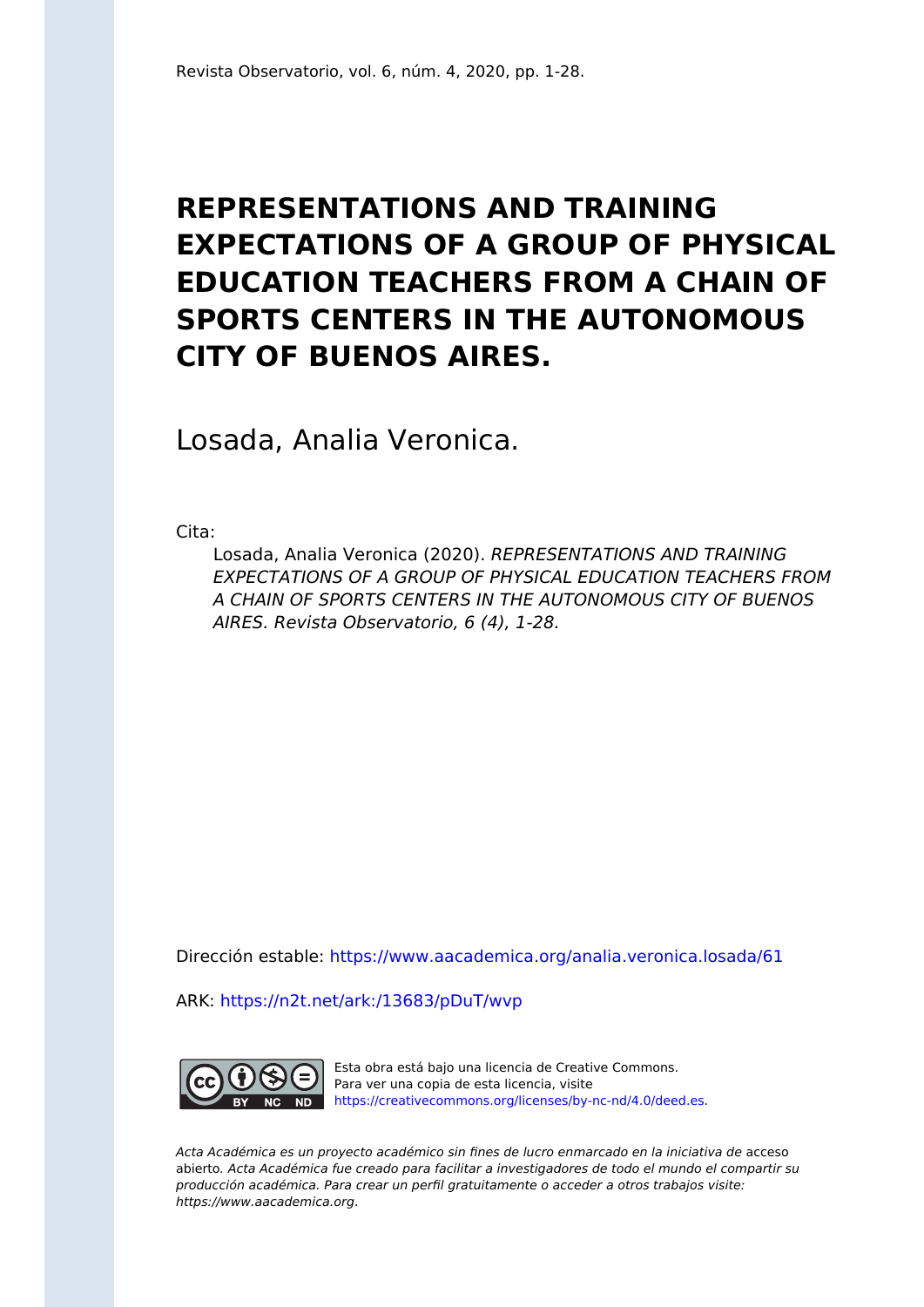

# REPRESENTATIONS AND TRAINING EXPECTATIONS OF A GROUP OF PHYSICAL EDUCATION TEACHERS FROM A CHAIN OF SPORTS CENTERS IN THE AUTONOMOUS CITY OF BUENOS AIRES

REPRESENTAÇÕES E EXPECTATIVAS DE TREINAMENTO DE UM GRUPO DE PROFESSORES DE EDUCAÇÃO FÍSICA DE UMA CADEIA DE CENTROS ESPORTIVOS DA CIDADE AUTÔNOMA DE BUENOS AIRES REPRESENTACIONES Y EXPECTATIVAS DE FORMACIÓN DE UN GRUPO DE DOCENTES DE EDUCACIÓN FÍSICA DE UNA CADENA DE CENTROS DEPORTIVOS EN LA CIUDAD

#### Analia Veronica Losada

PhD in Psychology from the Pontifical Catholic University of Argentina. Vice Rector of the University of Flores, Faculty of Psychology and Social Science. analia\_losada@yahoo.com.ar.

0000-0003-0488-4651

#### Severino Silvestre da Silva

PhD in Educational Sciences from the Lusophone University of Humanities and Technologies. profsilvestre@hotmail.com.

0000-0002-7889-9357

#### Areán Roberto Virgilio

Master student in Research Methodology at the University of Lanús, Buenos Aires, Argentina. arean@fibertel.com.ar.

0000-0002-5622-9432

Mailing address: Universidad de Flores, GLA, Av. Rivadavia 5741, C1406 CABA, Argentina.

Received: 04.03.2020. Accepted: 05.27.2020. Published: 07.01.2020.

#### ABSTRACT:

The work proposes a contribution on the representations and expectations of training from the historical conditions and previous knowledge that has a sample of 137 Physical Education teachers made up of 72 male and 65 female, with an age range of 22 to 52 years, which is They work in a chain of sports centers that operate in the Autonomous City of Buenos Aires at the time of expanding their knowledge in order to face complementary studies. An exploratory, descriptive, observational, intensive, cross-sectional and nonexperimental design is presented, developed through a self-administered questionnaire with pre-coded questions, inquiring about aspects related to their profession and their relationship with evolution and preferences and interests in continuing education and higher education.

KEYWORDS: Social representations; Physical activity; Teacher.

#### Introduction

For the social imagination, the person who carries out a study and achieves a degree or postgraduate degree is the one who obtains an improvement in their position in the structure of the labor organization, although their assessment is only given according to the market demands . In the last two decades, physical and sports activities have expanded their field of action in such a way that it is necessary to deepen through scientific knowledge the pedagogical and ideological approaches that are proposed to physical education professionals . According to the Secretariat of University Policies (2015) there are 17 Universities National and 15 Universities Privates issuing 4 7 degrees of Bachelor of Physical Education officially valid on a total of 4 7 Universities National, 46 Universities Privates 7 Institutes state university, 12 private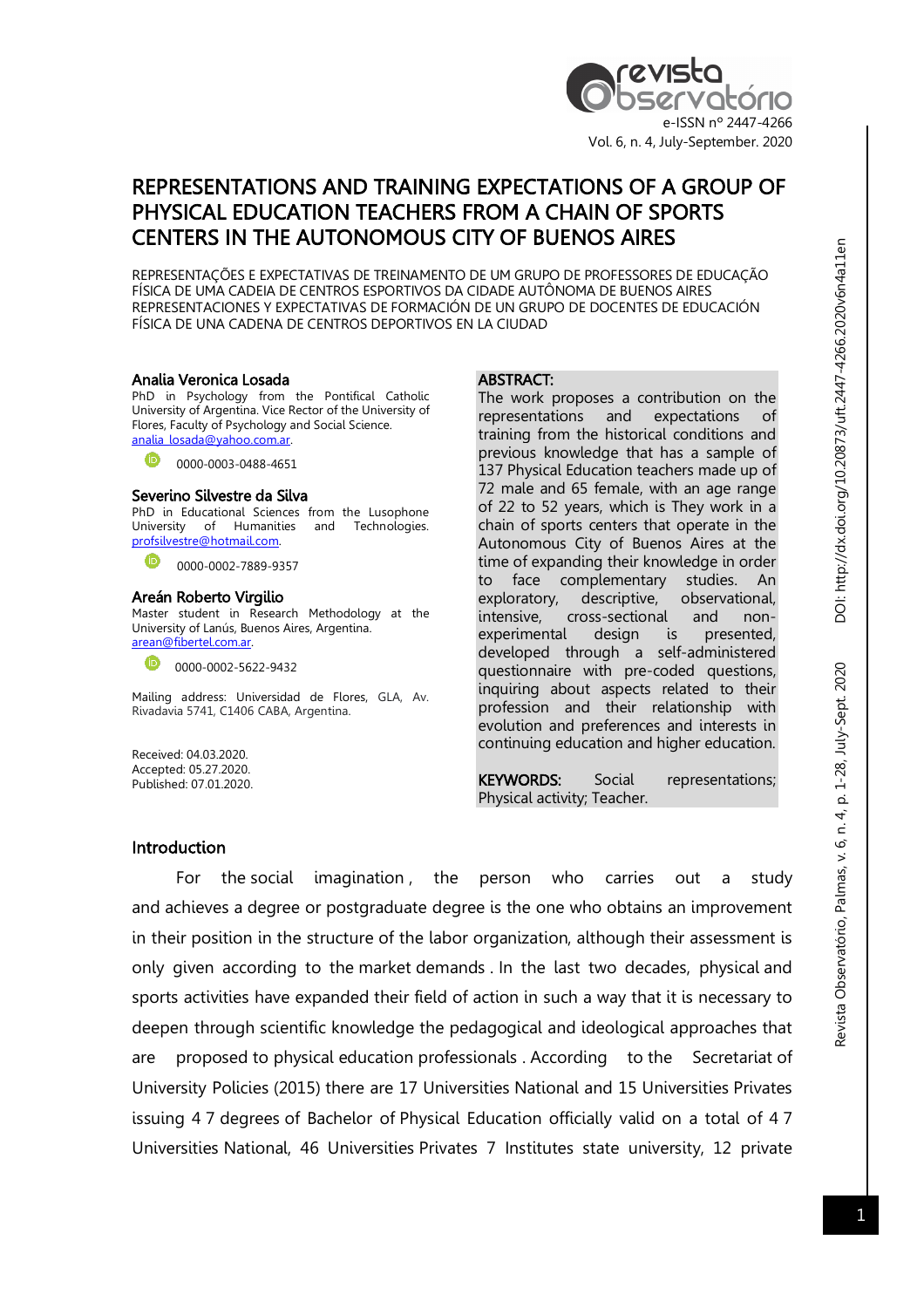

colleges, one provincial university, one foreign university and one university international.

The context of Physical Education is a set of complexities in the training received, crossed by theories from different disciplines and different fields of study. Today the gap between Science and Physical Education has been reduced or biased towards the sports or health field . That is why I po r what this paper sought to investigate cu to them are representations, expectations and motivations that actors have about their training, broadening and deepening in ways that they believe necessary from their experiences to one formation continues . This study was carried out or through an exploratory fieldwork on a group of teachers who develop their activities in a chain of sports centers operating in the Autonomous City of Buenos Aires. The established approach establish a referential framework to begin to understand, from a theoretical perspective, degrees of generality of a system that is constructed through theories of different disciplines and different fields of study in the last s years has n made feel the need to discuss, analyze and explain the general relations with the world, giving new tools to Physical Education professionals for future research. The need to expand the training of researchers as a new action framed in the field of Physical Education and sport constitutes one of the axes of complementation in the training of Teachers and Graduates in Physical Education.

What representation have the teachers Physical Education regarding higher education? How are the actors expressed when it comes to accessing higher education levels? What specialization careers do you understand as necessary for Physical Education?

For this, the following general objectives have been set:

- Establish what are the expectations or importance that Physical Education teachers give to higher training.
- Frame the educational level received by the sample of Physical Education Teachers.

And as specific objectives:

- Establish update status of the actors of the sample in degree and type of training.
- Investigate the importance attached to continuous training.
- Describe the most important educational preferences for your training.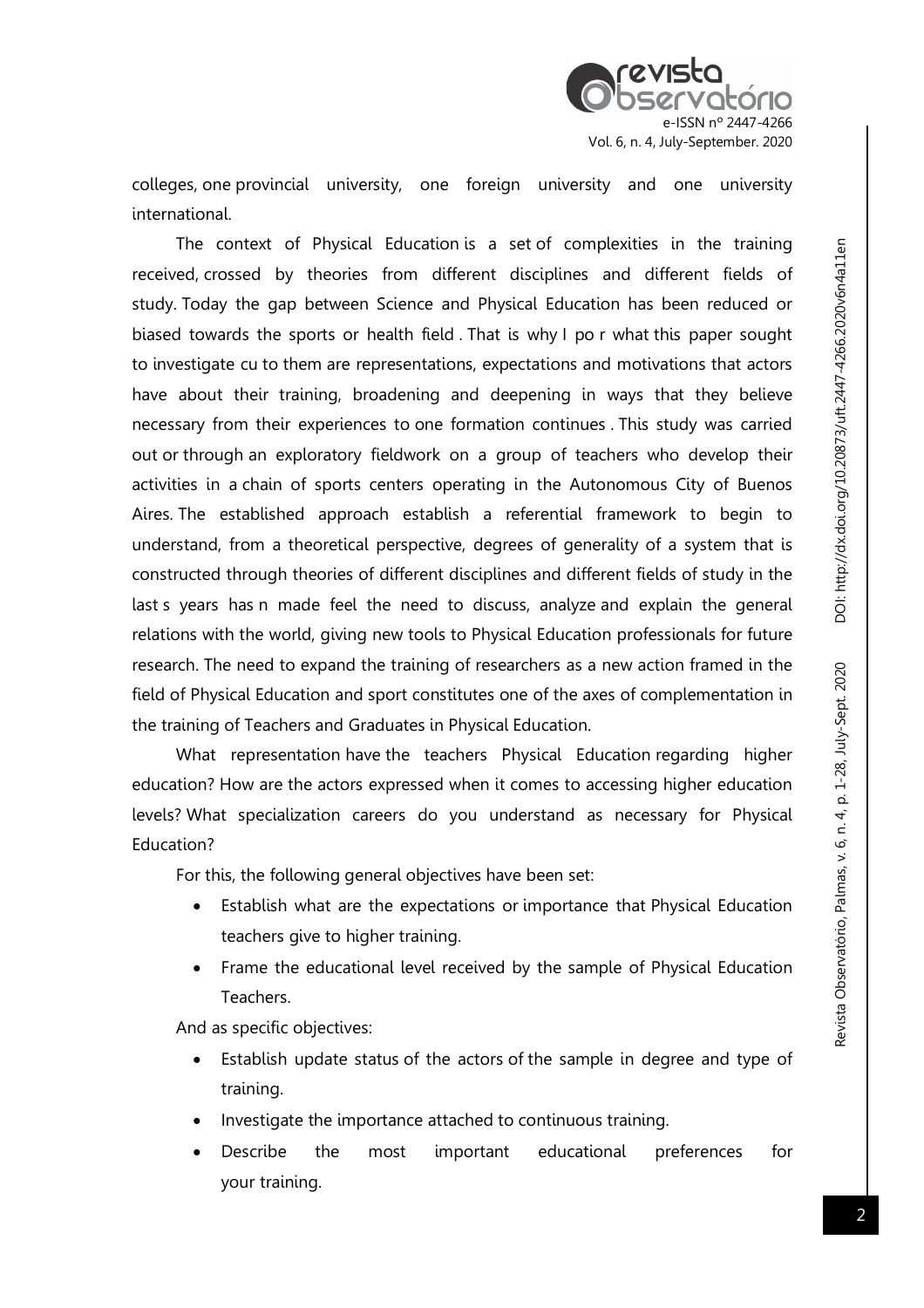Identify what possible content would assign them to a higher academic level.

From primitive times, physical activity has been immersed in the culture of a town, society or community. Scharagrodsky (2004 ) characterizes Physical Education as a recipient within the educational system to channel the bodies defining roles, properties and attributes, naturalizing the male and female bodies, above all. Body activities are closely linked to the survival instinct, above all when it comes to ensuring subsistence and meeting the needs of food and defense. Games as a primitive sports form are common in all times since it is the way children of any race connect in a recreational way.

Already in ancient Egypt, 2,500 years before the Christian era, combat exercises were practiced, and the victors took their prisoners to make them slaves to feed and work for them. Pérez Ramirez (1993) points out that the first organized forms of physical activity occurred in the Greeks around 800 before the Christian era. Sparta and Athens conceived of physical activity differently but it was of great importance in their lives, as was also the formation in Rome of the soldiers, their preparation and maintenance for the conquest of the new territories that the Roman Empire added to their The step made them intensely cultivate the utilitarian character of physical activities, since the soldiers had to be able to cross rivers and forest with their full armor and carrying their weapons. The middle ages find physical activity in the artistic stage where the spirit of Athens is retaken in the sense of cultivating the integral preparation of the being. A series of theorists of the sports movement at the end of the 17th century began to take the first steps in what later Pierre Fredy, Baron de Coubertin, would start as the modern era of the Olympic games. It is here where we have the first evidence of the separation of physical activity, game and sport, since a systematization of training in view of sports competition begins, which leads to a prescientific period in sport from the first empirical tests, developing a new form of sports research to which, later, its contribution from medicine would be added, whose subsequent contributions through physiology and technological advance have crossed various barriers of human sports performance.

When inquiring about what Physical Education is about can be obtained varied responses such as: someone who gives gymnastics or gymnastics someone who knows someone who is dedicated to sports, among others. What did Physical Education deal with then? Educator, trainer, gym teacher? For a long time in the social imagination, the teacher is the one who has the time of recess for some and the time of torture for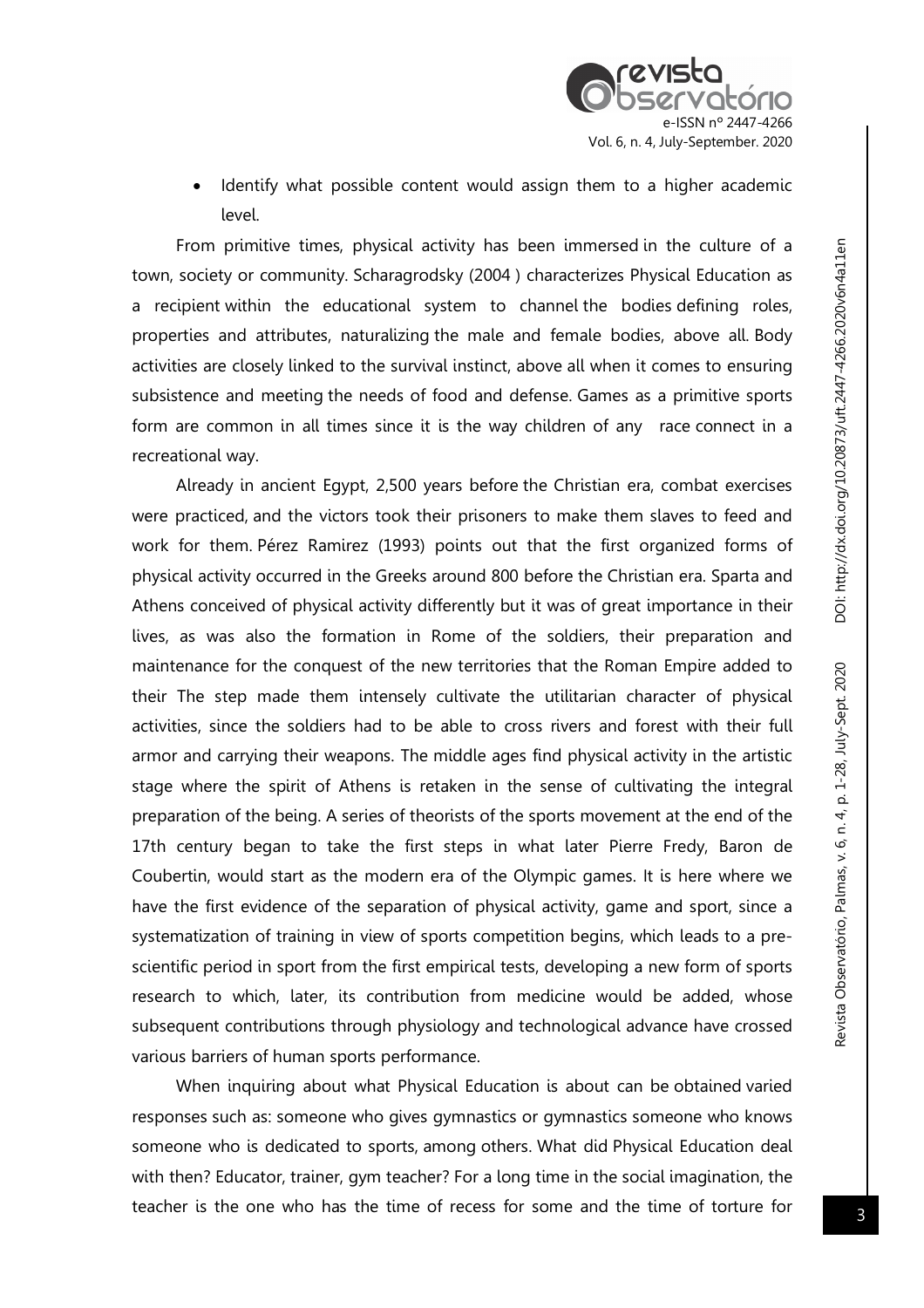others. This meant that Physical Education was left out of general education and it was given the title of education of the body due to its direct relationship with its origins.

Physical Education remains anchored in a tradition that conceives educational practice as a technical task of transmitting content, methods and attitudes, since it deals with body movement within a problematic framework, since its place of natural integration was within the educational system , in which you are getting less and less space. As indicated by Thirion de Veron (1969), physical activity has been associated with hygiene, health and physical constitution, although it is not limited to it, since it involves mental and bodily processes and their relationship with the environment in time and space. . One of the authors who has been most committed to the study of Physical Education, such as Cagigal et al. (1979) identifies it as a pedagogical discipline and as a detachment from Mother Sciences; like other sciences, it falls within the field of Education Sciences as the man on the move and the social relations created from this aptitude or attitude. Although there are different currents in the study of Physical Education, many agree with Vicente Pedraz (1987) in that the study of Physical Education is the pedagogical study of physical activity and, therefore, we must contemplate it from the Sciences of Education because within them, the most appropriate path can be glimpsed both due to the conceptual and content proximity and the methodological treatment in the investigation". According to Zamora (2009), Physical Education continues to be built as a pedagogical discipline and therefore as part of the science of education, but with a set of strategies that guide research on two models: the sports performance model and the health model.

## Method and Sample

The dis ENO used for empirical research study is a non - experimental design flexibility. The data collection instrument was a survey conducted anonymously pa r to minimize the risks of the veracity of the responses, a standardized self - administered questionnaire semi structured and some pre-coded questions with multiple response alternatives. Because it is an exploratory descriptive scheme, variables were constructed based on previous guidelines of the researcher. A preliminary test was carried out, adjusting the initial tentative variables, either because the questions were not understood or because it was not given the same meaning as the researcher. Informed consent was applied.

The units of analysis were 137 Physical Education teachers made up of 72 males and 65 females, with an age range of 22 to 52 years who work in a chain of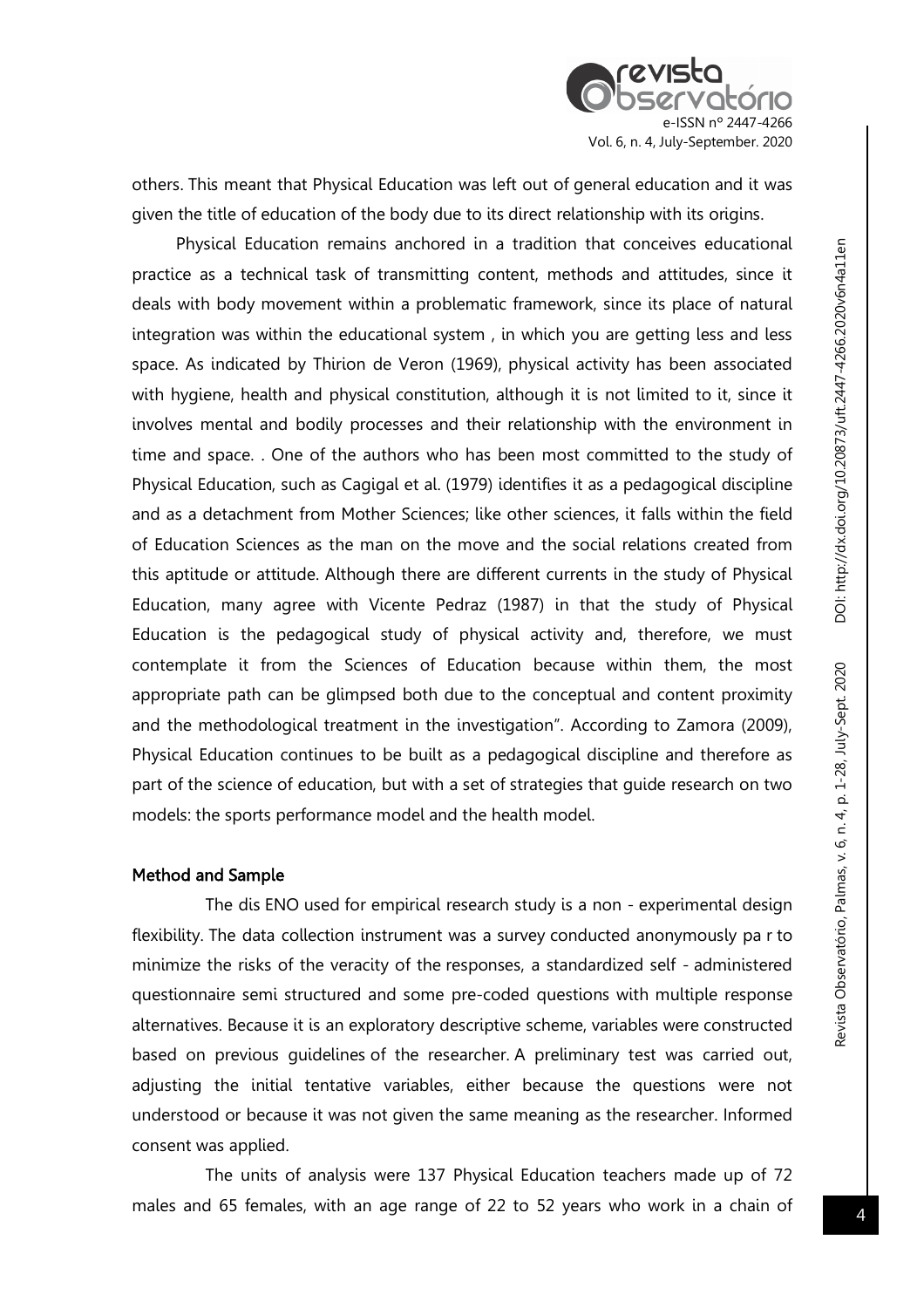

sports centers that operate in the Autonomous City of Buenos Aires where activities are developed sports and recreation, with facilities, services and programs depending on the daily demands of health, fitness and recreation. The temporality of the design was transversal since they were carried out over a single period of time. The cross-sectional study was carried out through an observational study without intervention and with a pre-coded survey, they were distributed in sealed envelopes to the coordinator of each of the centers, who in turn distributed them to the teachers, collecting them from Conversely, the coordinator collected all the surveys and sent them in the envelope so that the anonymity of the responses is preserved as much as possible. Once the responses were obtained, they were recorded and stored under computer support in the form of a table or data matrix where the responses were coded in order to operationalize the variables put into play with their different states with the cases or samples. Once the data had been coded, it was analyzed using the IBM @ SPSS @ Statistics computer statistical program, version 21.0.0.0.

 The categorization of the variables allowed their analysis and interpretation, establishing regularities between the observed data to obtain a structure of generalizations that make possible some type of hypothesis or theory. The statistical techniques that were used are also described. In accordance with the stated objectives, the following variables have been constructed and categories of the known variable were generated:

- Update status
	- o Courses taken after graduation
	- o Interest in taking courses
- Most important educational preferences for your training
	- o Types of courses
- Discover what they attribute the lack of continuous training
	- o General interest and intellectual interest, use of free time
- Possible content for a higher academic level
	- o List of subjects
- Educational level of the sample
	- o Tertiary, University, Postgraduate
- Importance that they give to higher education
	- o Interest in completing an academic postgraduate

Other complementary variables have also been added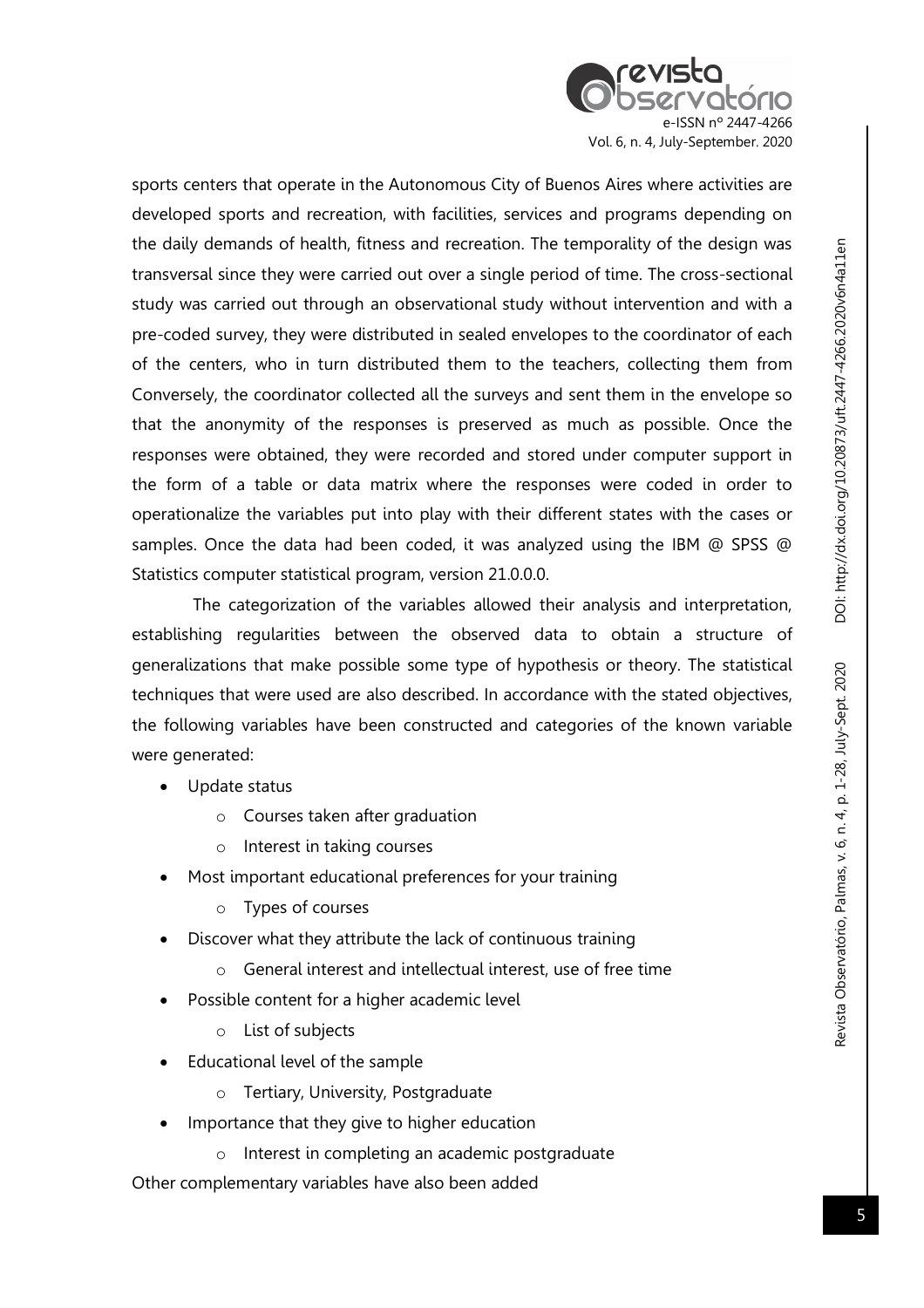

- Parents' level of study
	- o Primary, secondary, tertiary, university
- Contact networks
	- o University, teachers, fellow students.

## Ethical aspects of research

Within the ethical aspects of the research, an informed consent has been prepared for their participation, in accordance with Law 25,326 on the protection of personal data and the recommendations stipulated in the Guide to Good Practices for Clinical Research in Human Subjects, Ministry of Health of the Nation, Argentina, and the International Guidelines for the Ethical Evaluation of Epidemiological Studies, of the Council of International Organizations of Medical Sciences (In Losada, 2014).

## **Results**

The age tossed or an average of 33.19 years  $\pm$  7.7 years 72 which are male, 52.6%, and 65 are female, 47.4%. The minimum age was 22 years and the maximum d and 52 years.

| $\mathsf{N}$ | Valid | 137   |
|--------------|-------|-------|
| Half         |       | 33.19 |
| Median       |       | 32.00 |
| Mode         |       | 23    |
| Dev. typ.    |       | 7,779 |
| Rank         |       | 30    |
| Minimum      |       | 22    |
| Maximum      |       | 52    |

## Table 1 Statistics of the sample by age

a. There are several Modes. The lesser of the values will be displayed.

Source:

Figure 1 Distribution of frequencies age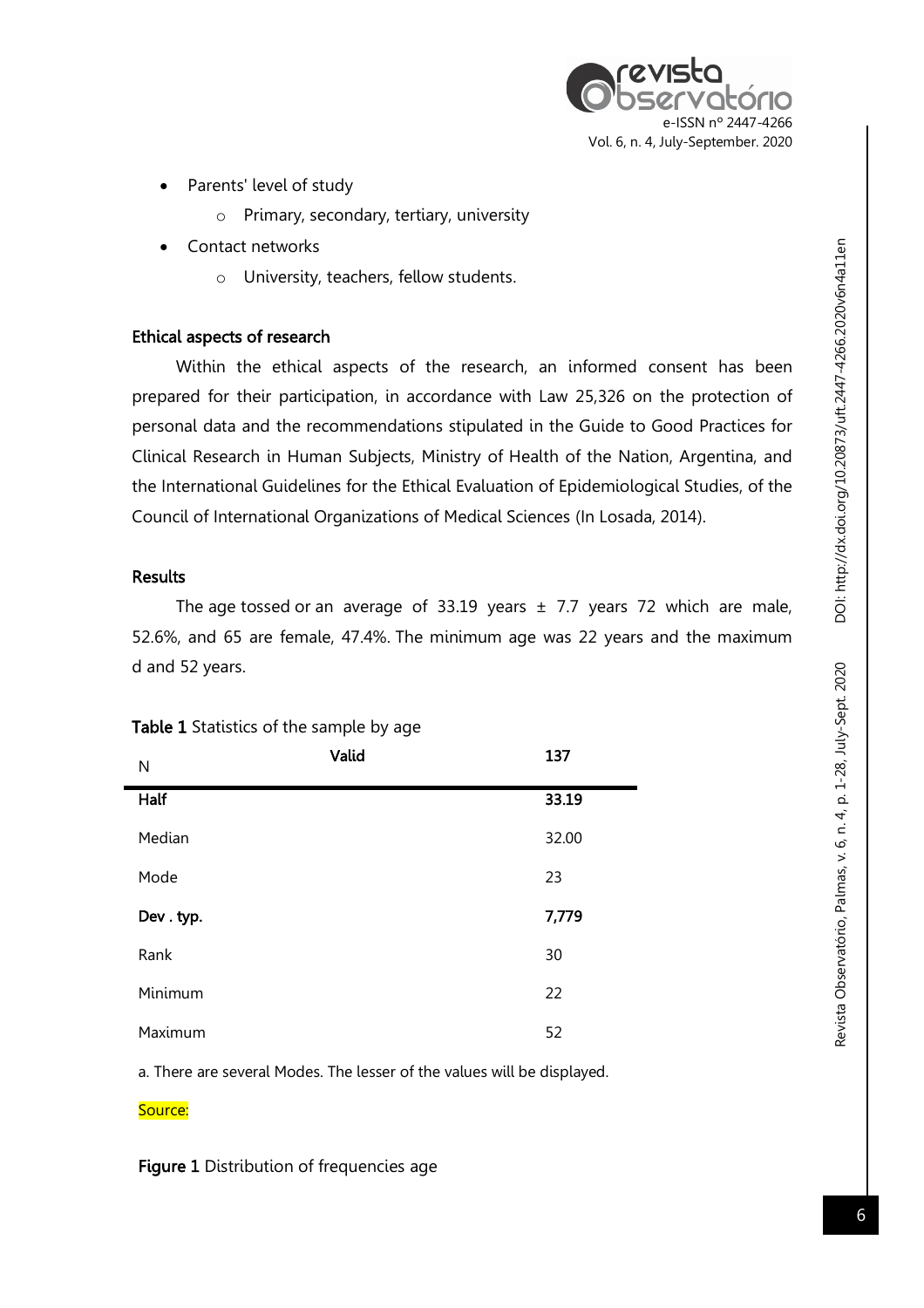



# Table 2 Statistical sample by gender

|       |        | Frequency | Percentage | Valid<br>percentage | Accumulated<br>percentage |
|-------|--------|-----------|------------|---------------------|---------------------------|
|       | Fem    | 65        | 47.4       | 47.4                | 47.4                      |
| Valid | More c | 72        | 52.6       | 52.6                | 100.0                     |
|       | Total  | 137       | 100.0      | 100.0               |                           |

## Source:

Graph 2 Distribution of frequencies by age and gender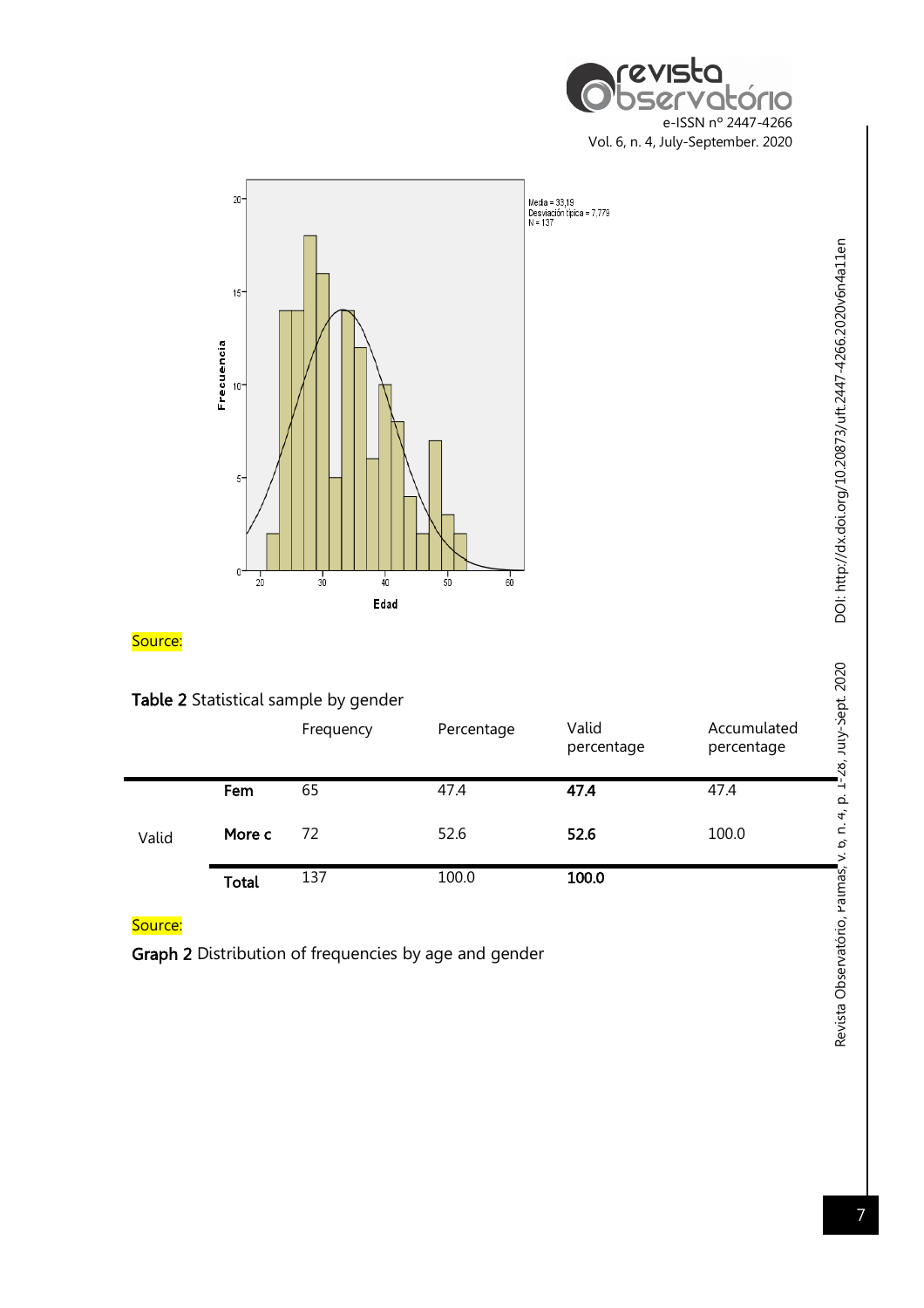



The seniority of the teacher graduate is 9.81 years  $\pm$  7.8 years, with a minimum of 1 year and a maximum of 30 years.

| N         | Valid | 137          |
|-----------|-------|--------------|
| Half      |       | 9.81         |
| Median    |       | 9.00         |
| Mode      |       | $\mathbf 1$  |
| Dev. typ. |       | 7,889        |
| Rank      |       | 29           |
| Minimum   |       | $\mathbf{1}$ |
| Maximum   |       | 30           |
|           |       |              |

Table 3 Statistics of the sample by seniority of received from professor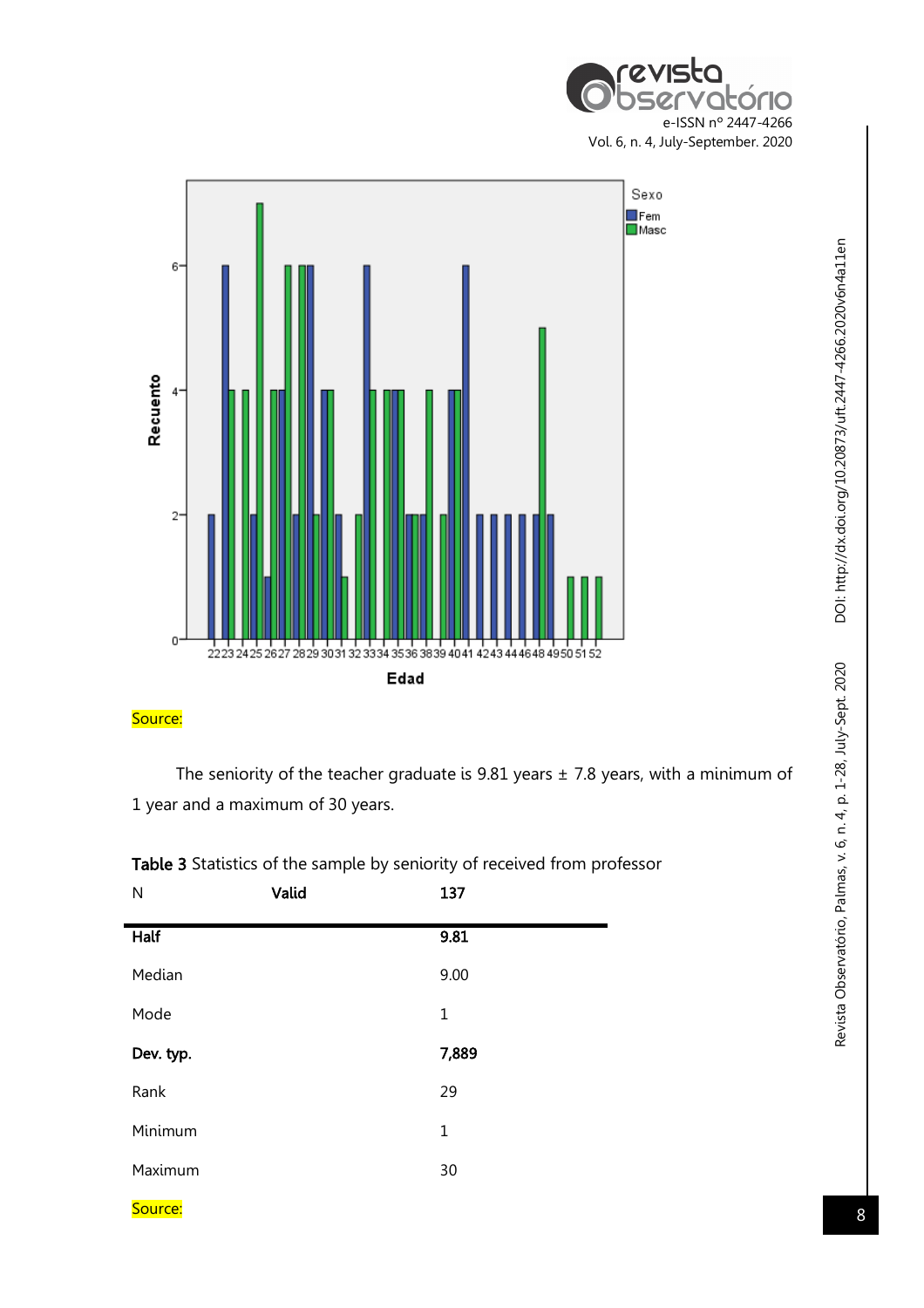

The distribution of sample institutions where they studied indicates that most teachers studied at the Institute No. 1 "Romero Brest" 34.3% in the Institute "Gral. Manuel Belgrano "from San Fernando 2 4.8% and at Institute No. 2" Federico Dickens "19.7%.

|       |               |     |       | Frequency Percentage Valid percentage | Accumulated percentage |
|-------|---------------|-----|-------|---------------------------------------|------------------------|
|       | <b>INEFFD</b> | -27 | 19.7  | 19.7                                  | 19.7                   |
| Valid | <b>INEFRB</b> | -47 | 34.3  | 34.3                                  | 54.0                   |
|       | <b>INEFSF</b> | 3.4 | 24.8  | 24.8                                  | 78.8                   |
|       | JBAl          | 9   | 6.6   | 6.6                                   | 85.4                   |
|       | <b>Others</b> | 20  | 14.6  | 14.6                                  | 100, 0                 |
|       | Total         | 137 | 100.0 | 100.0                                 |                        |

#### Table 4 Sample statistics by teaching institute

#### Source:

In the sample they were surveyed 82 Graduates in Physical Education, 59.9%, which have to exit between 5.22  $\pm$  3.4 years with a minimum of 1 year and a maximum of 12 years for members.

#### Table 5 Sample statistics by seniority

| N           | Valid | 82    |
|-------------|-------|-------|
| <b>Half</b> |       | 5.22  |
| Median      |       | 4.00  |
| Mode        |       | 3     |
| Dev. typ.   |       | 3,410 |
| Rank        |       | 11    |
| Minimum     |       | 1     |
| Maximum     |       | 12    |
| Source:     |       |       |

DOI: http://dx.doi.org/10.20873/uft.2447-4266.2020v6n4a11en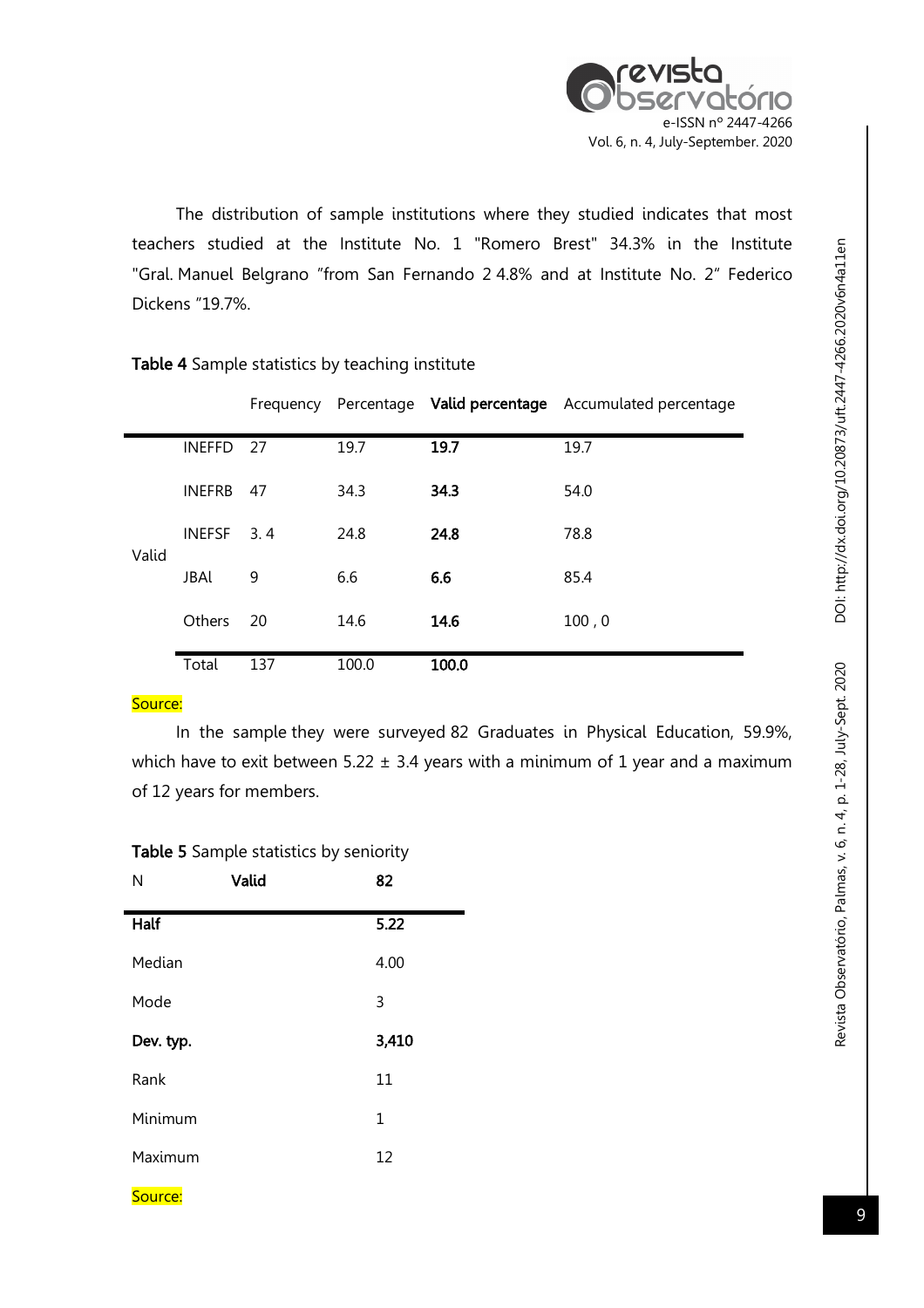

Of the 82 cases, 48 were received at the University of Flores, 58.5%, 12 from the Inter-American Open University, 14.6%, 6 from the University of La Matanza, 7.6%, 4 from the University from Lomas de Zamora, 4.9% and 12 from other Universities, 14.6%. The highest percentage came from INEFRB with 32.9% and INEFSF with 29.3%.

|          |               |                   | University |              |          |                | Total       |        |
|----------|---------------|-------------------|------------|--------------|----------|----------------|-------------|--------|
|          |               |                   | Others     | UAI          | Uflo     | <b>UNLaM</b>   | <b>UNLZ</b> |        |
|          | <b>INEFFD</b> | Re count          | 2          | 2            | 2        | 4              | 2           | 12     |
|          |               | % del total 2,4%  |            | 2,4%         | 2,4%     | 4,9%           | 2,4%        | 14,6%  |
|          | <b>INEFRB</b> | Re count          | 6          | 4            | 17       | $\Omega$       | $\Omega$    | 27     |
|          |               | % del total 7,3%  |            | 4,9%         | 20,7%    | 0,0%           | 0,0%        | 32,9%  |
|          | <b>INEFSF</b> | Re count          | 2          | $\mathbf{0}$ | 18       | $\mathfrak{D}$ | 2           | 24     |
| Tertiary |               | % del total 2,4%  |            | 0,0%         | 22,0%    | 2,4%           | 2,4%        | 29,3%  |
|          |               | Re count          | $\Omega$   | 6            | $\Omega$ | $\Omega$       | 0           | 6      |
|          | J.B.Al        | % del total 0,0%  |            | 7,3%         | 0,0%     | 0,0%           | 0,0%        | 7,3%   |
|          |               | Re count          | 2          | $\mathbf{0}$ | 11       | $\Omega$       | $\Omega$    | 13     |
|          | Others        | % del total 2,4%  |            | 0,0%         | 13,4%    | 0,0%           | 0,0%        | 15,9%  |
| Total    |               | Re count          | 12         | 12           | 48       | 6              | 4           | 82     |
|          |               | % del total 14,6% |            | 14,6%        | 58,5%    | 7,3%           | 4,9%        | 100,0% |

## Table 6 Statistics of the sample by University where they studied a degree

#### Source:

As for the maximum level of educational attainment by both parents, the highest level She reached out to do by the parent is the complete university co n 19.7%, while for mothers is the complete secondary education with 35.0%.

|             |        |     |      |       | Frequency Percentage Valid percentage Accumulated percentage |
|-------------|--------|-----|------|-------|--------------------------------------------------------------|
|             | PI     | 4   | 2.9  | 2.9   | 2.9                                                          |
| TC<br>Valid | 12     | 8.8 | 8.8  | 11.7  |                                                              |
|             | PoC 15 |     | 10.9 | 10, 9 | 22.6                                                         |
|             | Uί     | 16  | 11.7 | 11.7  | 34.3                                                         |

## Table 7 Statistics of the sample training of the father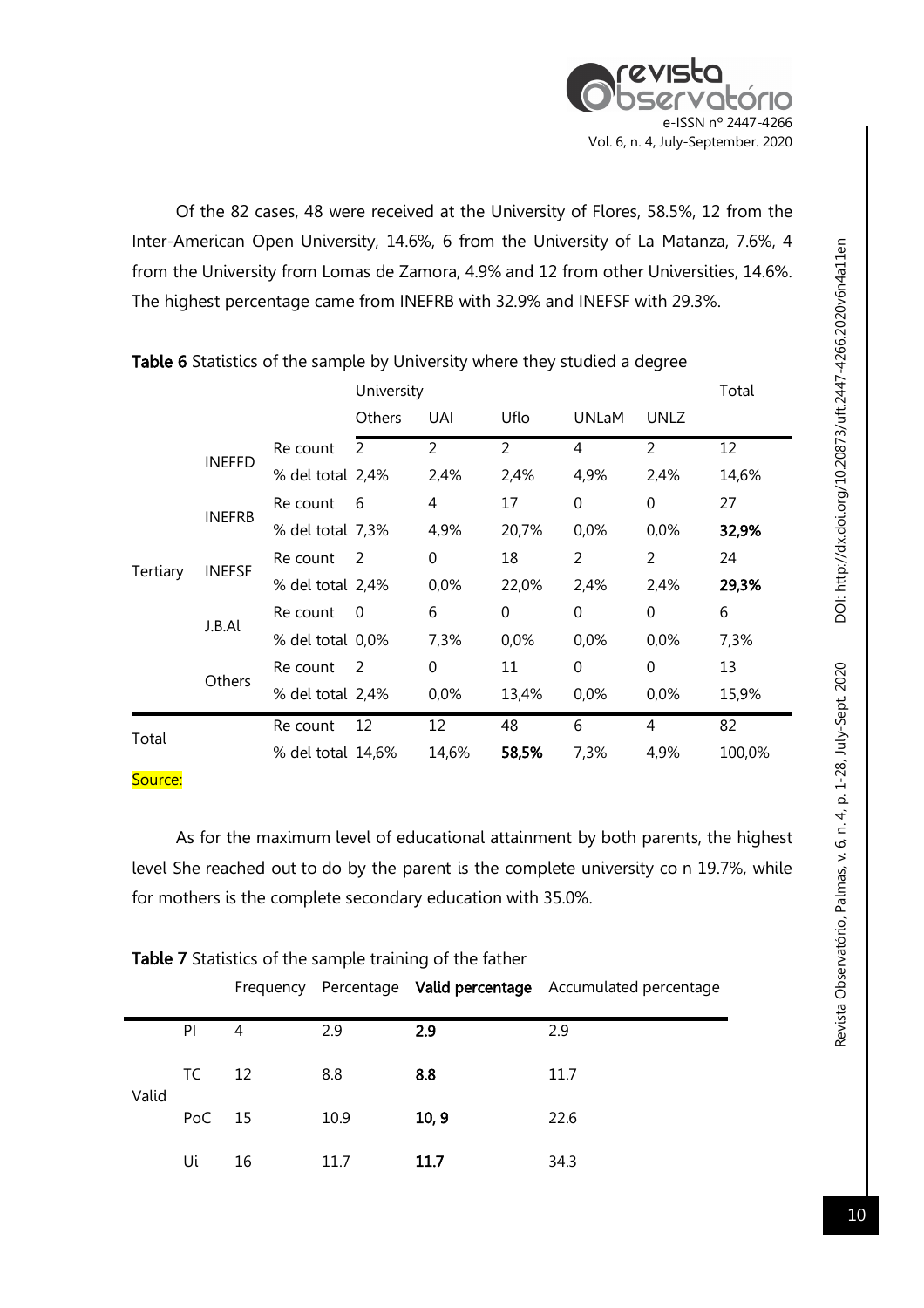| Observatório                       |
|------------------------------------|
|                                    |
| e-ISSN nº 2447-4266                |
| Vol. 6, n. 4, July-September. 2020 |

| Total | 137 | 100.0 | 100.0 |       |
|-------|-----|-------|-------|-------|
| UC    | 27  | 19.7  | 19.7  | 100.0 |
| PC    | 24  | 17.5  | 17.5  | 80.3  |
| YES   | 20  | 14.6  | 14.6  | 62.8  |
| SC    | 19  | 13.9  | 13.9  | 48.2  |
|       |     |       |       |       |

|  |  | Table 8 Statistics on the sample of mother's education |
|--|--|--------------------------------------------------------|
|--|--|--------------------------------------------------------|

|           |           |                |       |       | Frequency Percentage Valid percentage Accumulated percentage |
|-----------|-----------|----------------|-------|-------|--------------------------------------------------------------|
|           | PoC       | $\overline{2}$ | 1.5   | 1.5   | 1.5                                                          |
|           | SI        | 4              | 2.9   | 2.9   | 4.4                                                          |
|           | PI        | 5              | 3.6   | 3.6   | 8.0                                                          |
|           | UC        | 6              | 4.4   | 4.4   | 12.4                                                         |
| Valid YOU |           | 8              | 5.8   | 5.8   | 18.2                                                         |
|           | PC        | 32             | 23.4  | 23.4  | 41.6                                                         |
|           | <b>TC</b> | 32             | 23.4  | 23.4  | 65.0                                                         |
|           | SC        | 48             | 35.0  | 35.0  | 100.0                                                        |
|           | Total     | 137            | 100.0 | 100.0 |                                                              |

Source:

 The 51,1% of the respondents have at least one dependent child. They were divided equally between the male and female interviewees.

Table 9 Sample statistics on parenting

|       |     | Frequency | Percentage | Percentage<br>val gone | Accumulated<br>percentage |  |
|-------|-----|-----------|------------|------------------------|---------------------------|--|
| Valid | Not | 67        | 48.9       | 48.9                   | 48.9                      |  |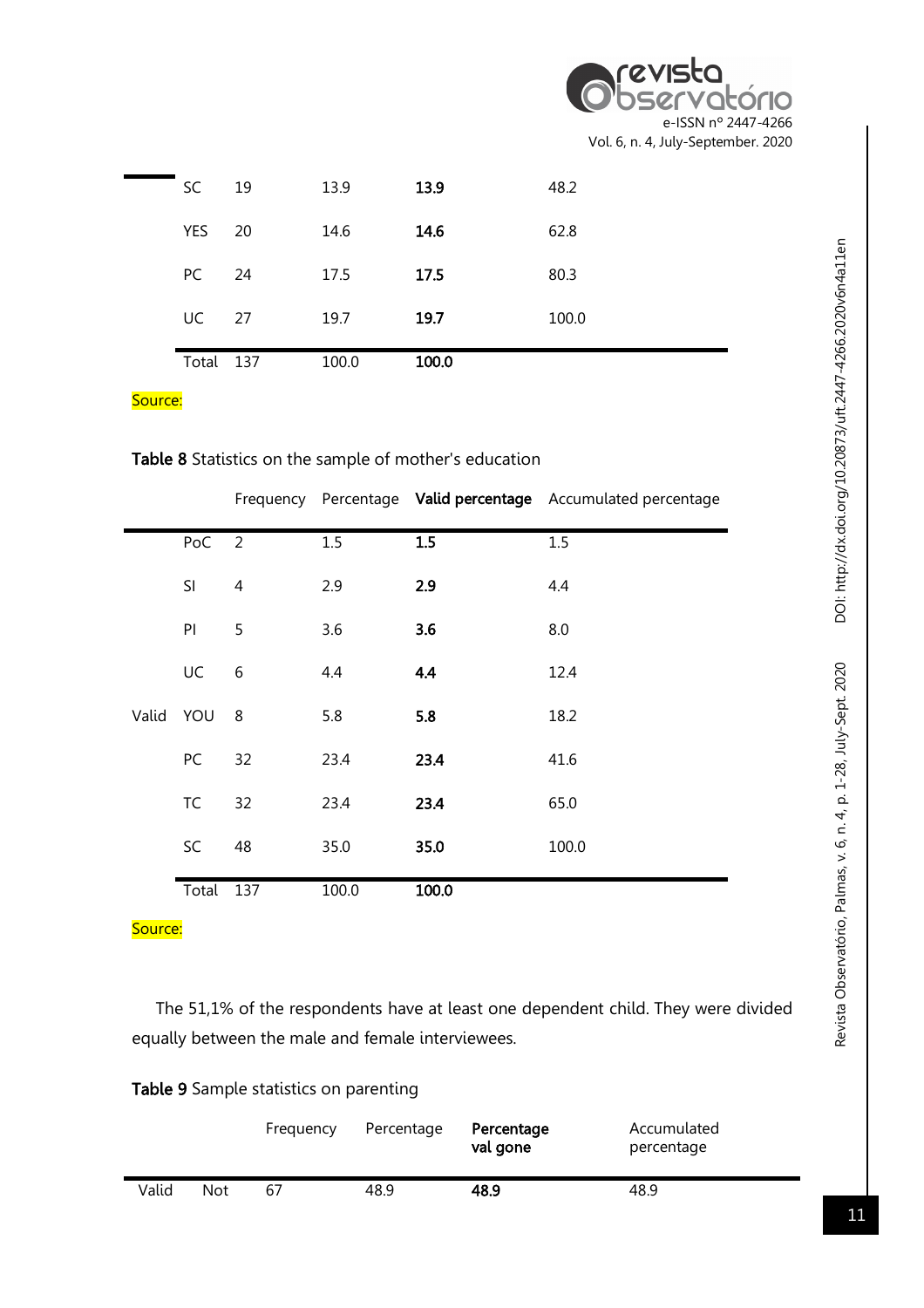torio e-ISSN nº 2447-4266 Vol. 6, n. 4, July-September. 2020

|         | Yes   | 70            | 51.1  | 51.1                                                                          | 100.0         |
|---------|-------|---------------|-------|-------------------------------------------------------------------------------|---------------|
|         | Total | 137           | 100.0 | 100.0                                                                         |               |
| Source: |       |               |       |                                                                               |               |
|         |       |               |       | <b>Table 10</b> Statistics of the sample according to the age of the children |               |
|         |       | Under 5 years |       | Between 5 and 15 years                                                        | Over 15 years |
| N       | Valid | 36            | 30    |                                                                               | 16            |
| Source: |       |               |       |                                                                               |               |
|         |       |               |       |                                                                               |               |

## Table 11 Statistics of the sample by gender and parenthood

|       |      | Sons |     | Total |
|-------|------|------|-----|-------|
|       |      | Not  | Yes |       |
| Sex   | Fem  | 30   | 35  | 65    |
|       | Masc | 37   | 35  | 72    |
| Total |      | 67   | 70  | 137   |

# Source:

The 95.6% of the respondents work as a teacher and only 4.4% do not work, only 6 of the 137. Job performance is developed mainly as a school teacher with 55.5%, followed by the field of training sports with 35.8%.

# Table 12 Statistics of the sample by labor condition

|           |       | Frequency |       |       | Percentage Valid percentage Accumulated percentage |
|-----------|-------|-----------|-------|-------|----------------------------------------------------|
|           | Not   | 6         | 4.4   | 4.4   | 4.4                                                |
| Valid Yes |       | 131       | 95.6  | 95.6  | 100.0                                              |
|           | Total | 137       | 100.0 | 100.0 |                                                    |

## Source:

Table 13 Sample statistics by type of work environment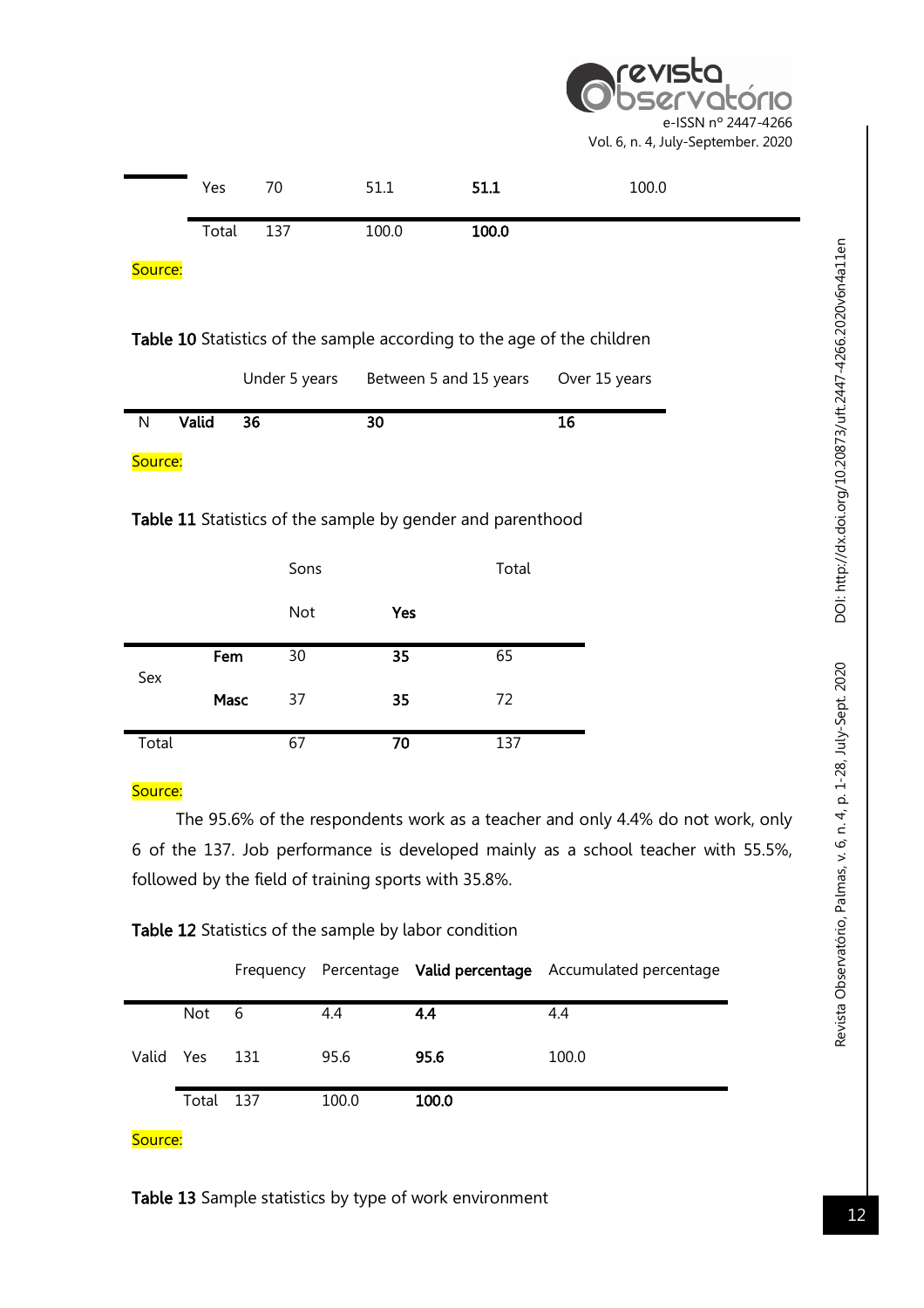|            | N  | Percentage | N   | Percentage | N   | Percentage |
|------------|----|------------|-----|------------|-----|------------|
| Trab * Dir | 6  | 4.4%       | 131 | 95,6%      | 137 | 100,0%     |
| Trab * Doc | 76 | 55,5%      | 61  | 44,5%      | 137 | 100,0%     |
| Trab * ED  | 49 | 35,8%      | 88  | 64,2%      | 137 | 100,0%     |
| Trab * Gim | 27 | 19,7%      | 110 | 80,3%      | 137 | 100,0%     |
| Trab * EP  | 21 | 15,3%      | 116 | 84,7%      | 137 | 100,0%     |
| Trab * Ot  | 28 | 20,4%      | 109 | 79,6%      | 137 | 100,0%     |
| Source:    |    |            |     |            |     |            |

According to respondents to be received in the faculty they have made some sort of tr to low integration on final , being higher in the INEFRB. For those who have completed a bachelor's degree, they were divided equally between those who did theses or dissertations, regardless of the University.

Table 14 Sample statistics by type of final evaluation

|                  |               |                                                                                           | Tertiary<br><b>INEFFD</b> | <b>INEFRB</b>            | <b>INEFSF</b>             | J.B.Al                             | Otros                   | Total                      |
|------------------|---------------|-------------------------------------------------------------------------------------------|---------------------------|--------------------------|---------------------------|------------------------------------|-------------------------|----------------------------|
|                  | Mono<br>None  | Re count<br>% del total 3,6%<br>Re count<br>% del total 6,6%                              | 5<br>q                    | 8<br>5,8%<br>9<br>6,6%   | 5<br>3,6%<br>3<br>2,2%    | 3<br>2,2%<br>$\mathcal{O}$<br>0,0% | C<br>1,5%<br>1,5%       | 23<br>16,8%<br>23<br>16,8% |
| Final            | <b>Thesis</b> | Re count<br>Dissertation <sup>1</sup> % del total $4,4\%$<br>Re count<br>% del total 5,1% | 6                         | 21<br>15,3%<br>9<br>6,6% | 14<br>10,2%<br>12<br>8,8% | $\mathcal{O}$<br>0,0%<br>6<br>4,4% | 3<br>2,2%<br>13<br>9,5% | 44<br>32,1%<br>47<br>34,3% |
| Total<br>Source: |               | Re count<br>% del total 19,7%                                                             | 27                        | 47<br>34,3%              | 34<br>24,8%               | 9<br>6,6%                          | 20<br>14,6%             | 137<br>100,0%              |

Table 15 Statistics of the sample by type of final evaluation of the degree

|         |               |                                                                                        | University<br>Otras | UAI                    | UFLO                       | <b>UNLaM</b>      | <b>UNLZ</b>  | Total                      |
|---------|---------------|----------------------------------------------------------------------------------------|---------------------|------------------------|----------------------------|-------------------|--------------|----------------------------|
| Final   | <b>Thesis</b> | Dissertation <sup>Re</sup> count 6<br>% del total 7,3%<br>Re count<br>% del total 7,3% | 6                   | 4<br>4,9%<br>8<br>9,8% | 22<br>26,8%<br>26<br>31,7% | 6<br>7,3%<br>0.0% | 2,4%<br>2,4% | 40<br>48,8%<br>42<br>51,2% |
| Total   |               | Re count<br>% del total 14,6%                                                          | 12                  | 12<br>14,6%            | 48<br>58,5%                | 6<br>7,3%         | 4<br>4,9%    | 82<br>100,0%               |
| Source: |               |                                                                                        |                     |                        |                            |                   |              |                            |

The 71.5% of those surveyed took some type of course after graduation, being even higher, at 89%, for those who have completed a bachelor's degree.

Table 16 Sample statistics on the completion of courses after receipt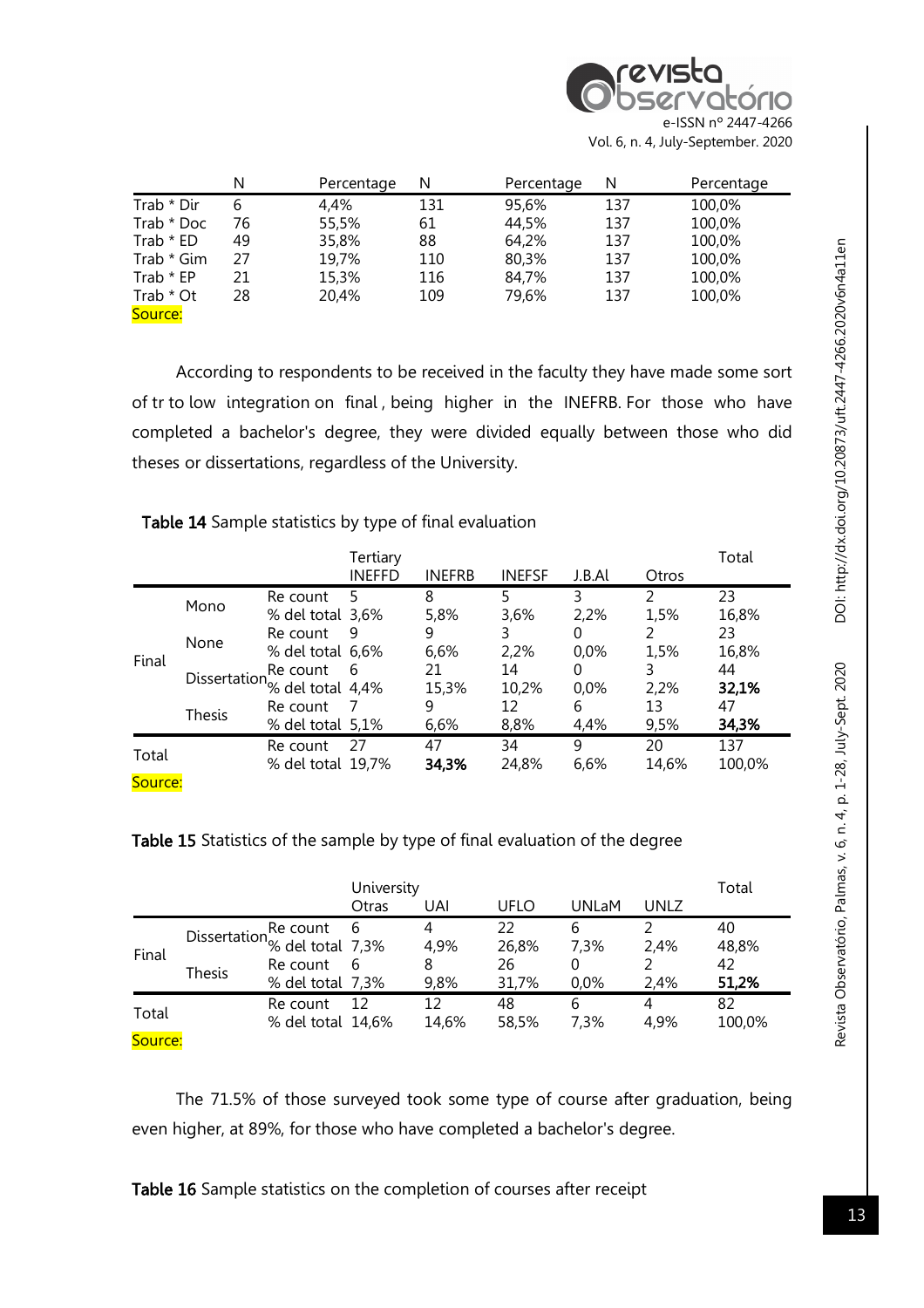

|         |          | Frequency | Percentage   | Valid<br>Percentage | Accumlated<br>Percentage |
|---------|----------|-----------|--------------|---------------------|--------------------------|
| Valid   | No<br>Sί | 39<br>98  | 28,5<br>71.5 | 28,5<br>71,5        | 28,5<br>100,0            |
| Source: | Total    | 137       | 100,0        | 100,0               |                          |

Table 17 Statistics of the sample on the completion of postgraduate courses

|                  |                  |                                                               | Others | UAI                 | UFLO                | <b>UNLaM</b>      | UNLZ         |                      |
|------------------|------------------|---------------------------------------------------------------|--------|---------------------|---------------------|-------------------|--------------|----------------------|
| Courses          | <b>No</b><br>Yes | Re count<br>% del total 3,7%<br>Re count<br>% del total 11,0% | 3<br>9 | 2,4%<br>10<br>12,2% | 2,4%<br>46<br>56,1% | 0.0%<br>6<br>7,3% | 2,4%<br>2,4% | 11,0%<br>73<br>89,0% |
| Total<br>Source: |                  | Re count<br>% del total 14,6%                                 | 12     | 12<br>14,6%         | 48<br>58,5%         | 6<br>7,3%         | 4<br>4,9%    | 82<br>100,0%         |

Among the training carried out by the respondents, the highest percentage, 57.7%, have sports coach courses in the different sports modalities.

|  |  |  | Table 18 Sample statistics on the types of courses taken |
|--|--|--|----------------------------------------------------------|
|--|--|--|----------------------------------------------------------|

|                  | Valid |            | Lost |            | Total |            |
|------------------|-------|------------|------|------------|-------|------------|
|                  | N     | Percentage | N    | Percentage | N     | Percentage |
| Courses * Entr   | 79    | 57,7%      | 58   | 42.3%      | 137   | 100,0%     |
| Courses * Posg   | 10    | 7.3%       | 127  | 92,7%      | 137   | 100,0%     |
| Courses * OtrCar | 12    | 8.8%       | 125  | 91.2%      | 137   | 100,0%     |
| Courses * OtrCur | 32    | 23,4%      | 105  | 76,6%      | 137   | 100,0%     |
| Source:          |       |            |      |            |       |            |

 Regarding continuous updating, the majority of respondents have been updated in a period of less than five years with 97.1% and only a small percentage of 2.9% have done so beyond five years.

| Table 19 Sample statistics on the age of your update |  |  |
|------------------------------------------------------|--|--|
|------------------------------------------------------|--|--|

|        |                      | Frecuency | Percentage | Valid | Accumulated |
|--------|----------------------|-----------|------------|-------|-------------|
|        | Less than a year     | 69        | 50,4       | 50.4  | 50,4        |
|        | Between one and five | 64        | 46,7       | 46,7  | 97,1        |
| Valid  | More than five       |           | 2.9        | 2.9   | 100,0       |
|        | Total                | 137       | 100,0      | 100,0 |             |
| $\sim$ |                      |           |            |       |             |

Source: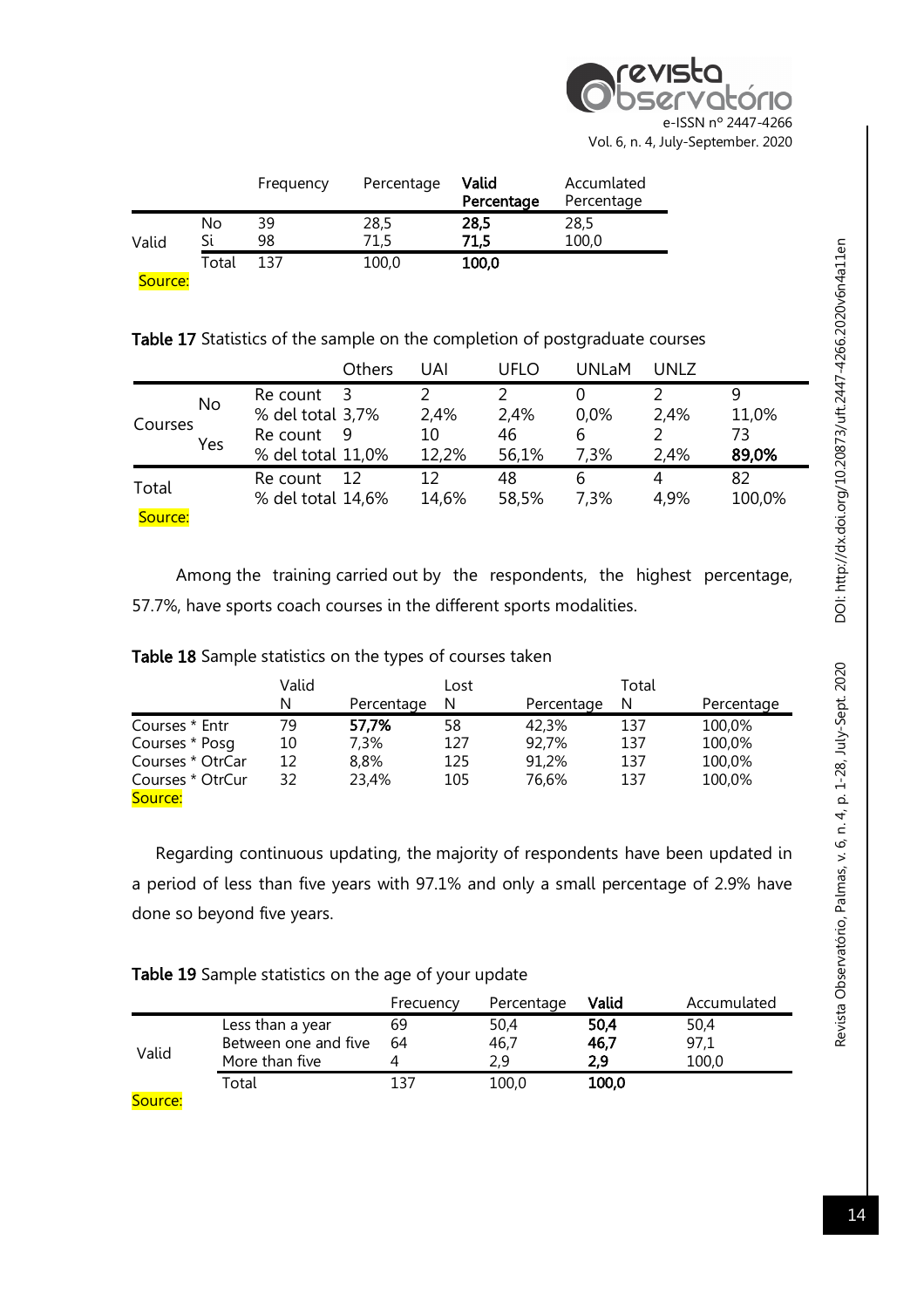

Regarding the final evaluation with which they have passed the continuous training courses, most of the respondent's report having carried out some type of monographic or other work to receive it.

Table 20 Sample statistics on the type of final evaluation of the courses

|       |           | Frecuency | Percentage | Valid | Accumulated |
|-------|-----------|-----------|------------|-------|-------------|
|       | Mono 57   |           | 41,6       | 41,6  | 41,6        |
|       | Others 64 |           | 46,7       | 46,7  | 88,3        |
| Valid | Thesis 16 |           | 11,7       | 11,7  | 100,0       |
|       | Total     | 137       | 100,0      | 100,0 |             |

#### Source:

 When asked about courses or careers of their preference, they prefer courses about physiology with 34.3% and training with 26.3%.

| Table 21 Sample statistics on preferences for refresher courses |  |  |  |
|-----------------------------------------------------------------|--|--|--|
|-----------------------------------------------------------------|--|--|--|

|                  | Valid |            | Lost |            | Total |            |
|------------------|-------|------------|------|------------|-------|------------|
|                  | N     | Percentage | N    | Percentage | N     | Percentage |
| Courses * Peda   | 22    | 16,1%      | 115  | 83,9%      | 137   | 100,0%     |
| Courses * Dep    | 10    | 7,3%       | 127  | 92,7%      | 137   | 100,0%     |
| Courses * Fisio  | 47    | 34,3%      | 90   | 65,7%      | 137   | 100,0%     |
| Courses * Entren | 36    | 26,3%      | 101  | 73,7%      | 137   | 100,0%     |
| Courses * Pol    | 3     | 2.2%       | 134  | 97.8%      | 137   | 100,0%     |
| Courses * Admin  | 14    | 10,2%      | 123  | 89,8%      | 137   | 100,0%     |
| Courses * Invest | 23    | 16,8%      | 114  | 83,2%      | 137   | 100,0%     |
| Courses * Others | 22    | 16,1%      | 115  | 83,9%      | 137   | 100,0%     |
| Source:          |       |            |      |            |       |            |

Respect to keep in touch with the institute or the University, 5 6 , 9% of the respondents have not kept it largely due to lack of time, with 32.8%.

| Table 22 Sample statistics on maintaining contact with the University |  |  |  |
|-----------------------------------------------------------------------|--|--|--|
|                                                                       |  |  |  |

|                                             |                                            |                        | Others                 | Time                |                            |  |
|---------------------------------------------|--------------------------------------------|------------------------|------------------------|---------------------|----------------------------|--|
| Contact with No<br>the<br>university<br>Yes | Re count<br>% total<br>Re count<br>% total | $0.0\%$<br>59<br>43,1% | 33<br>24,1%<br>$0.0\%$ | 45<br>32,8%<br>0.0% | 78<br>56,9%<br>59<br>43,1% |  |
| Total<br>Source:                            | Re count<br>% total                        | 59<br>43,1%            | 33<br>24,1%            | 45<br>32,8%         | 137<br>100,0%              |  |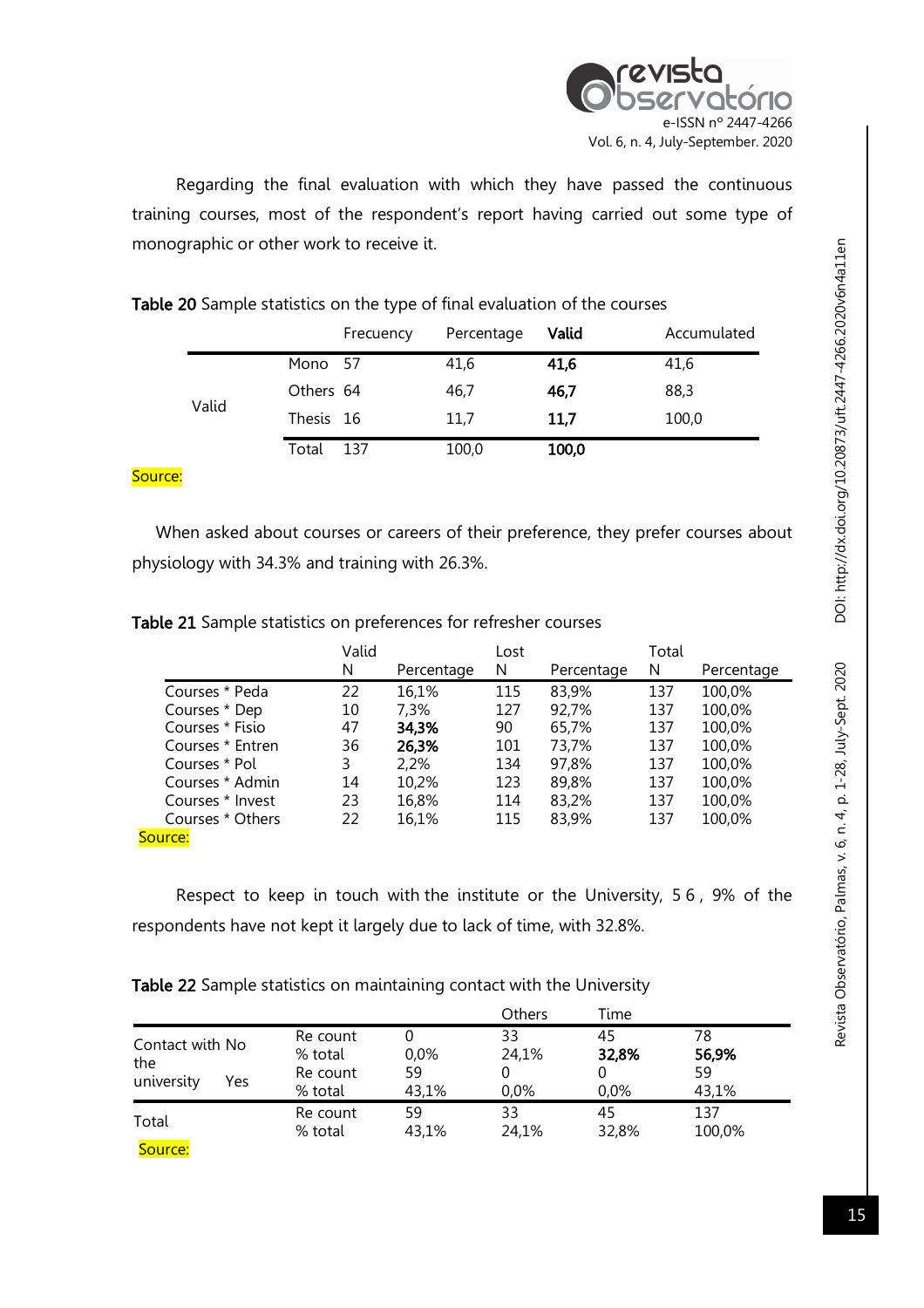

Regarding keeping in touch with teachers, 54.7% have not kept in touch with the vast majority due to lack of time, with 35.8%.

|          |     |          |       | Others   | Time  |        |
|----------|-----|----------|-------|----------|-------|--------|
|          | No  | Re count | 1     | 25       | 49    | 75     |
| Contact  |     | % total  | 0,7%  | 18,2%    | 35,8% | 54,7%  |
| with the | Yes | Re count | 62    | $\Omega$ | 0     | 62     |
| teachers |     | % total  | 45,3% | 0,0%     | 0,0%  | 45,3%  |
|          |     | Re count | 63    | 25       | 49    | 137    |
| Total    |     | % total  | 46,0% | 18,2%    | 35,8% | 100,0% |
| Source:  |     |          |       |          |       |        |

Table 23 Sample statistics on maintaining contact with teachers

Regarding contact with former colleagues, the lack of contact is less, at 46%, although lack of time remains the main reason with 32.1%.

Table 24 Sample statistics on maintaining contact with colleagues

|                |          |       | <b>Others</b> | Time  |        |
|----------------|----------|-------|---------------|-------|--------|
| No.<br>Contact | Re count | 0     | 19            | 44    | 63     |
|                | % total  | 0,0%  | 13,9%         | 32,1% | 46,0%  |
| with           | Re count | 74    | 0             | 0     | 74     |
| colleaguesYes  | % total  | 54,0% | 0,0%          | 0,0%  | 54,0%  |
| Total          | Re count | 74    | 19            | 44    | 137    |
|                | % total  | 54,0% | 13,9%         | 32,1% | 100,0% |

#### Source:

 In the case of completing a master's degree, 10 of the 82 respondents, 12.2%, who have completed a bachelor's degree, completed a master's degree and, of these, only four, 4.9% have completed it.

|            |       |            |       | Studying | Finished |       |
|------------|-------|------------|-------|----------|----------|-------|
|            | Other | Re count   | 10    |          |          |       |
| University |       | % of total | 12,2% | 2,4%     | 0,0%     | 14,6% |
|            | UAI   | Re count   |       |          |          | 12    |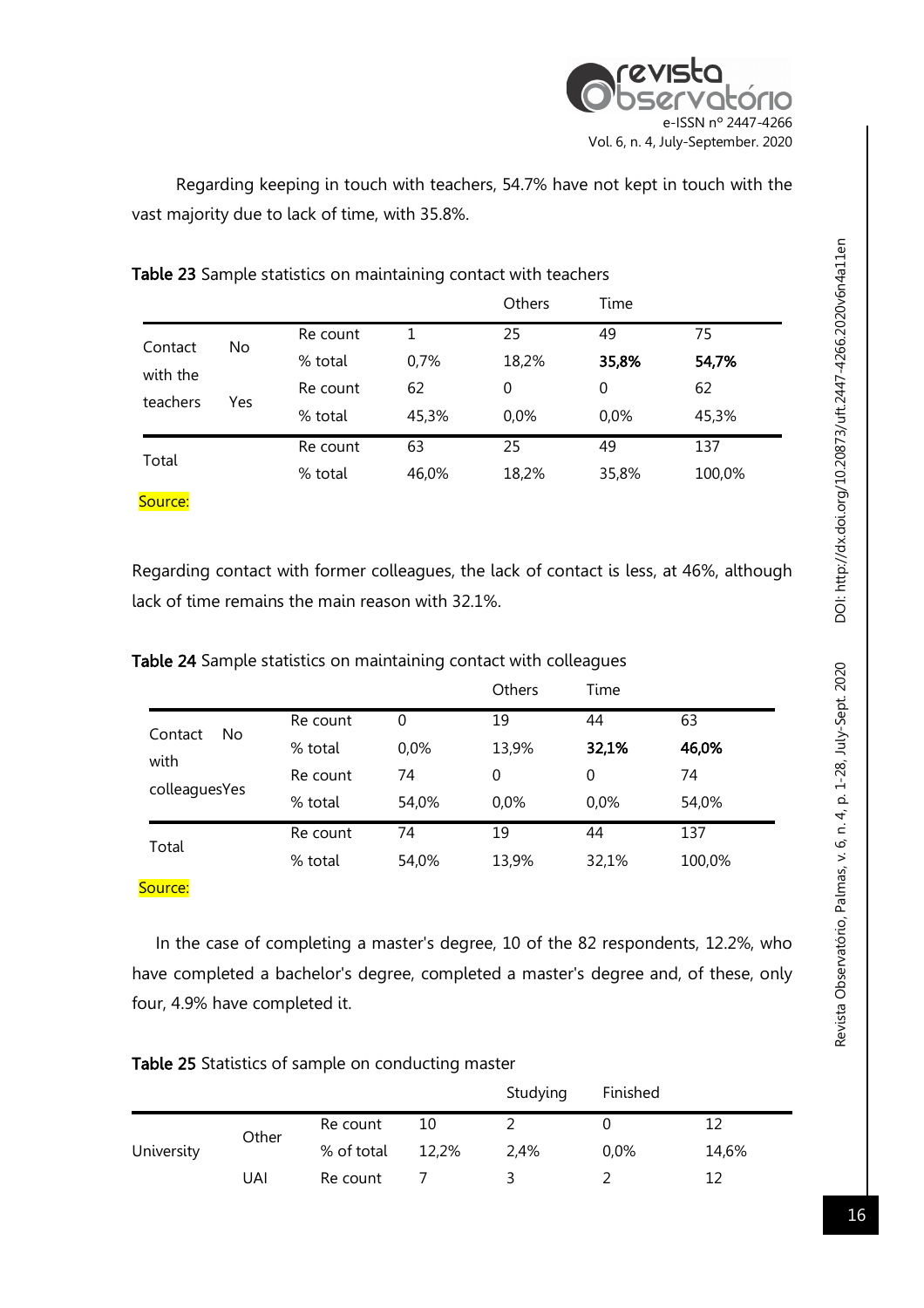| Observatório        |
|---------------------|
|                     |
| e-ISSN nº 2447-4266 |

Vol. 6, n. 4, July-September. 2020

|       |              | % del total | 87,8% | 7,3% | 4,9% | 100,0% |
|-------|--------------|-------------|-------|------|------|--------|
| Total |              | Re count    | 72    | 6    | 4    | 82     |
|       |              | % of total  | 4,9%  | 0,0% | 0,0% | 4,9%   |
|       | <b>UNLZ</b>  | Re count    | 4     | 0    | 0    | 4      |
|       | <b>UNLaM</b> | % of total  | 7,3%  | 0,0% | 0,0% | 7,3%   |
|       |              | Re count    | 6     | 0    | 0    | 6      |
|       |              | % of total  | 54,9% | 1,2% | 2,4% | 58,5%  |
|       | <b>UFLO</b>  | Re count    | 45    | 1    | 2    | 48     |
|       |              | % of total  | 8,5%  | 3,7% | 2,4% | 14,6%  |
|       |              |             |       |      |      |        |

Sample

#### Source:

 Regarding the interest in completing a Master's degree in Physical Education, 75.9% are interested in doing it, 28.3% are interested in the weekly form, while 21.2% prefer to do it remotely.

| Type of course |           |       |          |         |        |       |  |  |
|----------------|-----------|-------|----------|---------|--------|-------|--|--|
|                | Bimonthly | Daily | Distance | Monthly | Weekly |       |  |  |
| 33             | 0         | 0     | 0        | 0       | 0      | 33    |  |  |
| 24,1%          | 0.0%      | 0,0%  | 0,0%     | 0,0%    | 0,0%   | 24,1% |  |  |
| 0              | 17        | 4     | 29       | 18      | 36     | 104   |  |  |
| 0,0%           | 12,4%     | 2,9%  | 21,2%    | 13,1%   | 26,3%  | 75,9% |  |  |
| 33             | 17        | 4     | 29       | 18      | 36     | 137   |  |  |
| 24,1%          | 12.4%     | 2,9%  | 21,2%    | 13,1%   | 26,3%  | 100,0 |  |  |
|                |           |       |          |         |        | %     |  |  |

Table 26 Sample statistics on the interest in completing a master's degree

#### Source:

.

The interest in conducting physical activity 83.9% real i za some kind of physical activity, and 35% the developed as an activity in the gym. This activity is carried out on average during  $3.32 \pm 1.37$  hours per week and with a duration of  $1.45 \pm 0.66$  hours per week. 37.4% do at least 2 hours a week of physical activity and 62.6% do it for a duration of 1 hour

Table 28 Sample statistics on the interest of carrying out the activity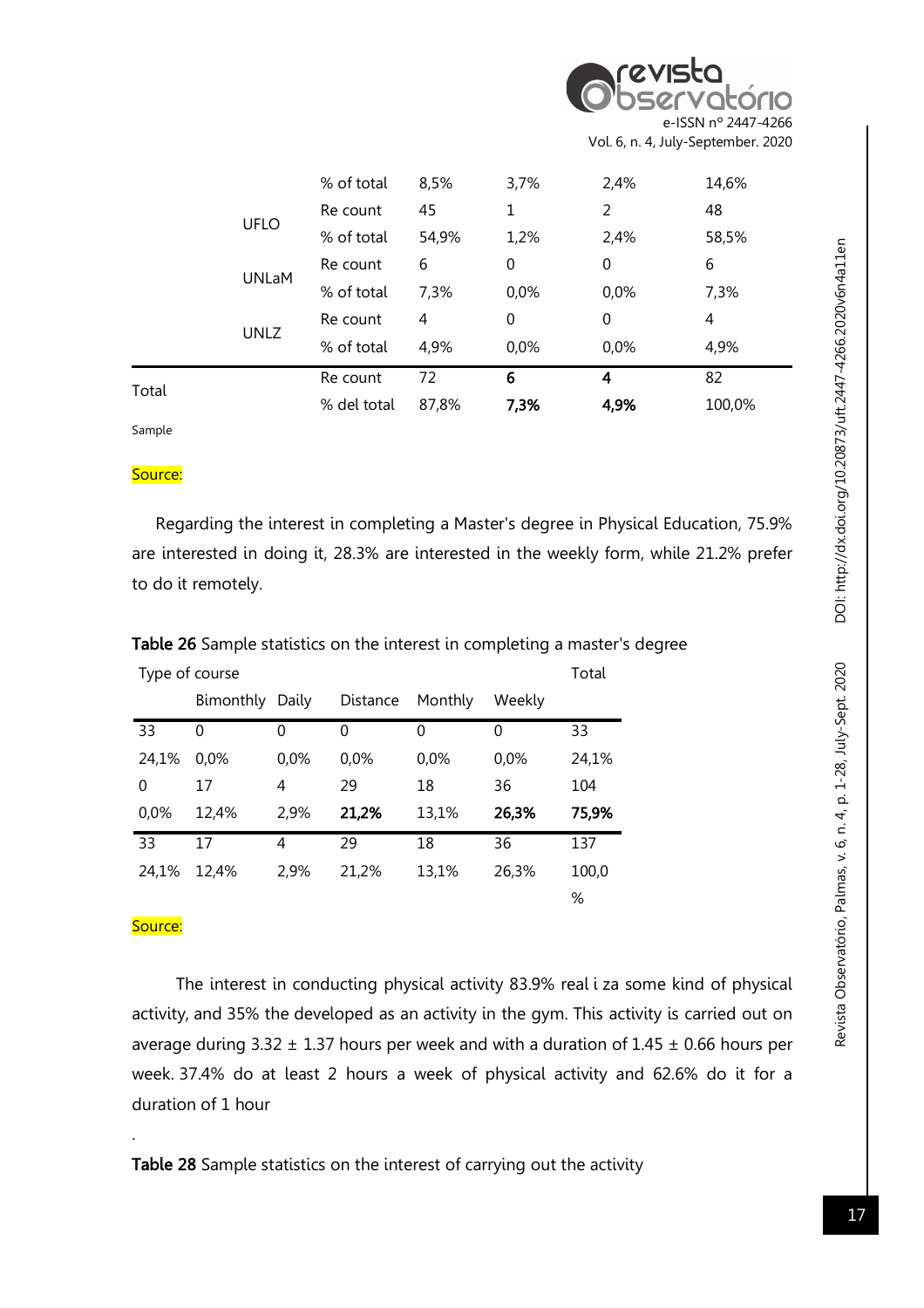

|       |            | Frecuency   | Percentage | Valid      | Accumulated |
|-------|------------|-------------|------------|------------|-------------|
|       |            |             |            | Percentage | Percentage  |
|       |            | 22          | 16,1       | 16,1       | 16,1        |
|       | Basketball | 7           | 5,1        | 5,1        | 21,2        |
|       | Races      | 29          | 21,2       | 21,2       | 42,3        |
|       | Cycling    | 8           | 5,8        | 5,8        | 48,2        |
|       | Gym        | 48          | 35,0       | 35,0       | 83,2        |
| Valid | Swimming   | 10          | 7,3        | 7,3        | 90,5        |
|       | Volleyball | 8           | 5,8        | 5,8        | 96,4        |
|       | Water polo | $\mathbf 1$ | ,7         | ,7         | 97,1        |
|       | Yoga       | 4           | 2,9        | 2,9        | 100,0       |
|       | Total      | 137         | 100,0      | 100,0      |             |

# Table 29 Sample statistics on the number of times and duration of physical activity

|           |       | Times | Duration |
|-----------|-------|-------|----------|
| N         | Valid | 115   | 115      |
| Half      |       | 3.32  | 1.45     |
| Median    |       | 3.00  | 1.00     |
| Mode      |       | 2     | 1        |
| Dev. typ. |       | 1,374 | , 665    |
| Rank      |       | 4     | 3        |
| Minimum   |       | 2     | 1        |
| Maximum   |       | 6     | 4        |

Source:

# Table 30 Statistics on weekly time spent performing activity physical dad

|       |   | Frecuency | Percentage Valid |            | Accumulated |
|-------|---|-----------|------------------|------------|-------------|
|       |   |           |                  | Percentage | percentage  |
|       | 2 | 43        | 31,4             | 37,4       | 37,4        |
| Valid | 3 | 32        | 23,4             | 27,8       | 65,2        |
|       | 4 | 12        | 8,8              | 10,4       | 75,7        |
|       | 5 | 16        | 11,7             | 13,9       | 89,6        |

DOI: http://dx.doi.org/10.20873/uft.2447-4266.2020v6n4a11en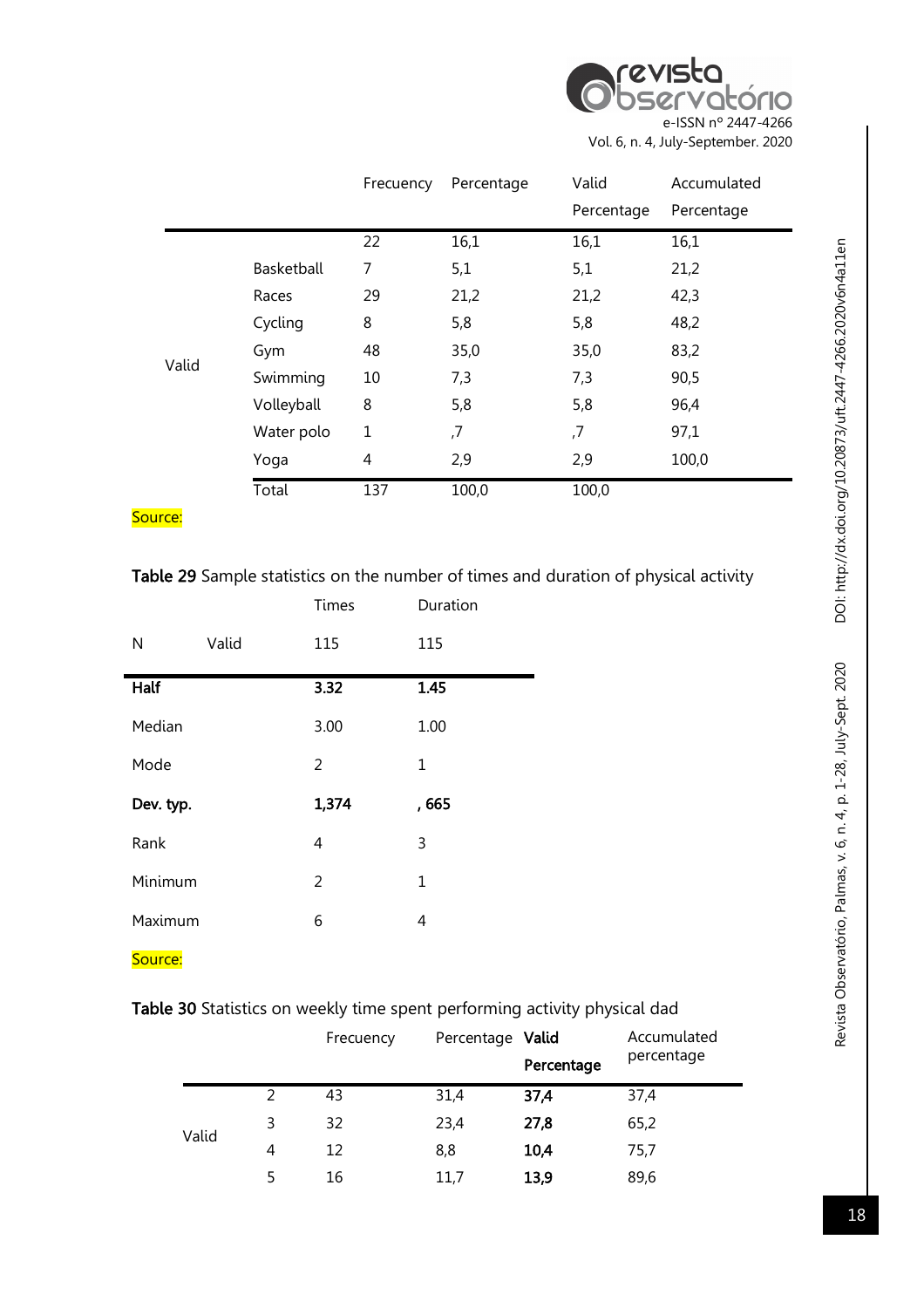# revista ratório e-ISSN nº 2447-4266 Vol. 6, n. 4, July-September. 2020

|       | b           | 12  | 8,8   | 10,4  | 100,0 |
|-------|-------------|-----|-------|-------|-------|
|       | Total       | 115 | 83,9  | 100,0 |       |
|       | Lost System | 22  | 16,1  |       |       |
| Total |             | 137 | 100,0 |       |       |

Source:

|  |  |  | Table 31 Sample statistics on the duration of physical activity |  |  |  |  |  |
|--|--|--|-----------------------------------------------------------------|--|--|--|--|--|
|--|--|--|-----------------------------------------------------------------|--|--|--|--|--|

|       |           | Frequency | Percentage | Valid percentage | Accumulated |
|-------|-----------|-----------|------------|------------------|-------------|
|       |           |           |            |                  | percentage  |
|       | 1         | 72        | 52,6       | 62,6             | 62,6        |
|       | 2         | 36        | 26,3       | 31,3             | 93,9        |
| Valid | 3         | 5         | 3,6        | 4,3              | 98,3        |
|       | 4         | 2         | 1,5        | 1,7              | 100,0       |
|       | Total     | 115       | 83,9       | 100,0            |             |
| Lost  | System 22 |           | 16,1       |                  |             |
| Total |           | 137       | 100,0      |                  |             |

Source:

Regarding the dedication to the intellectual area, 79.6% dedicate time to it with an average of  $5.54 \pm 2.41$  hours per week.

| Table 32 Sample statistics on dedication to the intellectual area |  |  |
|-------------------------------------------------------------------|--|--|
|-------------------------------------------------------------------|--|--|

|       |            | Frequency | Percentage | Valid percentage | Accumulated<br>percentage |
|-------|------------|-----------|------------|------------------|---------------------------|
|       | <b>Not</b> | 28        | 20, 4      | 20.4             | 2 0.4                     |
| Valid | Yes        | 109       | 79.6       | 79.6             | 100.0                     |
|       | Total      | 137       | 100.0      | 100.0            |                           |

Source:

Table 33 Statistical the sample on the duration of the activity intellectual

| N      | Valid | 107  |
|--------|-------|------|
| Half   |       | 5.54 |
| Median |       | 6.00 |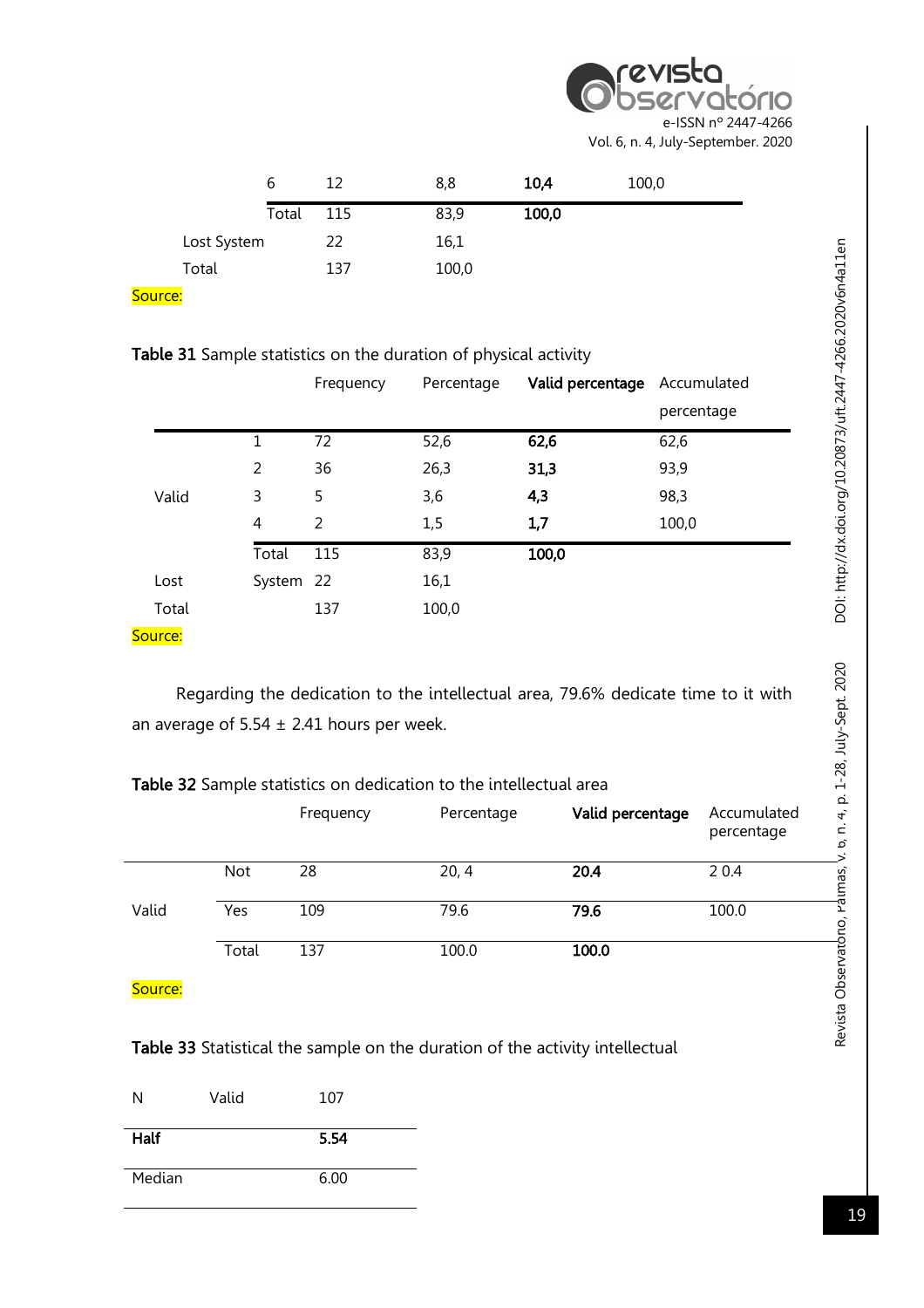| Mode      | 6     |
|-----------|-------|
| Dev. typ. | 2,416 |
| Rank      | 8     |
| Minimum   | two   |
| Maximum   | 10    |

Table 34 Statistics on the duration of intellectual activity in weekly hours

|       |                | Frequency | Percentage | Valid<br>Percentage | Percentage<br>Accumulated |
|-------|----------------|-----------|------------|---------------------|---------------------------|
|       | 2              | 10        | 7,3        | 9,3                 | 9,3                       |
|       | 3              | 21        | 15,3       | 19,6                | 29,0                      |
|       | $\overline{4}$ | 7         | 5,1        | 6,5                 | 35,5                      |
| Valid | 6              | 51        | 37,2       | 47,7                | 83,2                      |
|       | 8              | 2         | 1,5        | 1,9                 | 85,0                      |
|       | 10             | 16        | 11,7       | 15,0                | 100,0                     |
|       | Total          | 107       | 78,1       | 100,0               |                           |
| Lost  | System         | 30        | 21,9       |                     |                           |
| Total |                | 137       | 100,0      |                     |                           |

## Source:

On the subject of text writing, 39.4% of respondents have written monographic works and only 13.1% have been published. On the reasons for the 26.3% who have written monographs and have not published them, more than half, 58.3%, express that it is due to lack of time, while for those who have not written papers, they did not do so due to lack of time by 44.6%.

|  |  |  |  |  | Table 35 Sample statistics on job production |
|--|--|--|--|--|----------------------------------------------|
|--|--|--|--|--|----------------------------------------------|

|               |     |            | Post  |       | Total |
|---------------|-----|------------|-------|-------|-------|
|               |     |            | No    | Yes   |       |
|               | No  | Count      | 83    | 0     | 83    |
| <b>Briefs</b> |     | % of total | 60,6% | 0,0%  | 60,6% |
|               |     | Count      | 36    | 18    | 54    |
|               | Yes | % of total | 26,3% | 13,1% | 39,4% |
| Total         |     | Count      | 119   | 18    | 137   |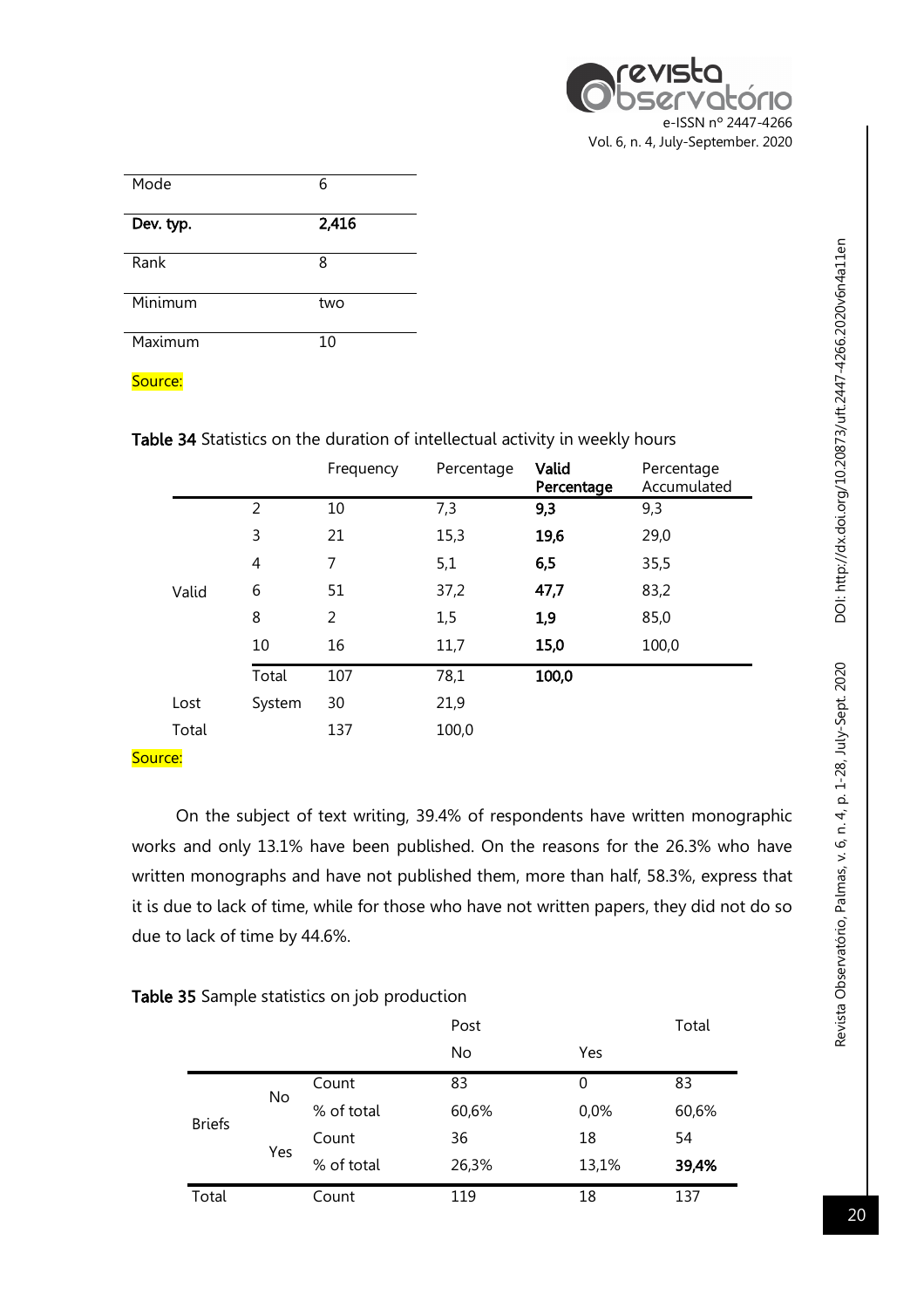

| <b>Table 36</b> Sample statistics on the reasons for non-publication |        |           |            |       |             |  |  |  |  |  |
|----------------------------------------------------------------------|--------|-----------|------------|-------|-------------|--|--|--|--|--|
|                                                                      |        | Frequency | Percentage | Valid | Accumulated |  |  |  |  |  |
|                                                                      | Others | 15        | 10,9       | 41,7  | 41,7        |  |  |  |  |  |
| Valid                                                                | Time   | 21        | 15,3       | 58,3  | 100,0       |  |  |  |  |  |
|                                                                      | Total  | 36        | 26,3       | 100,0 |             |  |  |  |  |  |
| Lost                                                                 |        | 101       | 73,7       |       |             |  |  |  |  |  |
| Total                                                                |        | 137       | 100,0      |       |             |  |  |  |  |  |

## Source:

## Table 37 Sample statistics on the reasons for the lack of writing works

|       |        | Frequency | Percentage | Valid | Accumulated |
|-------|--------|-----------|------------|-------|-------------|
|       | Others | 46        | 33,6       | 55,4  | 55,4        |
| Valid | Time   | 37        | 27,0       | 44,6  | 100,0       |
|       | Total  | 83        | 60,6       | 100,0 |             |
| Lost  |        | 54        | 39,4       |       |             |
| Total |        | 137       | 100,0      |       |             |
|       |        |           |            |       |             |

## Source:

In their work, 76.6% of the respondents carry out evaluations, 31.4% carrying out objective evaluation.

## Table 38 Sample statistics on conducting evaluations

|         |     |            | <b>Type</b> |       |              |                                             |       |          | Total  |
|---------|-----|------------|-------------|-------|--------------|---------------------------------------------|-------|----------|--------|
|         |     |            |             |       |              | Functional Objective Objectives Others Test |       |          |        |
|         | No. | Count      | 32          | 0     | $\mathbf{0}$ | 0                                           | 0     | $\Omega$ | 32     |
| Evalate |     | % of total | 23,4% 0,0%  |       | 0,0%         | 0,0%                                        | 0,0%  | 0.0%     | 23,4%  |
|         |     | Count      | 0           | 24    |              | 43                                          | 21    | 16       | 105    |
|         | Yes | % of total | 0,0%        | 17,5% | 0,7%         | 31,4%                                       | 15,3% | 11,7%    | 76,6%  |
| Total   |     | Count      | 32          | 24    | 1            | 43                                          | 21    | 16       | 137    |
|         |     | % of total | 23,4% 17,5% |       | 0,7%         | 31,4%                                       | 15,3% | 11,7%    | 100,0% |
| Source: |     |            |             |       |              |                                             |       |          |        |

## Table 39 Sample statistics on carrying out evaluations control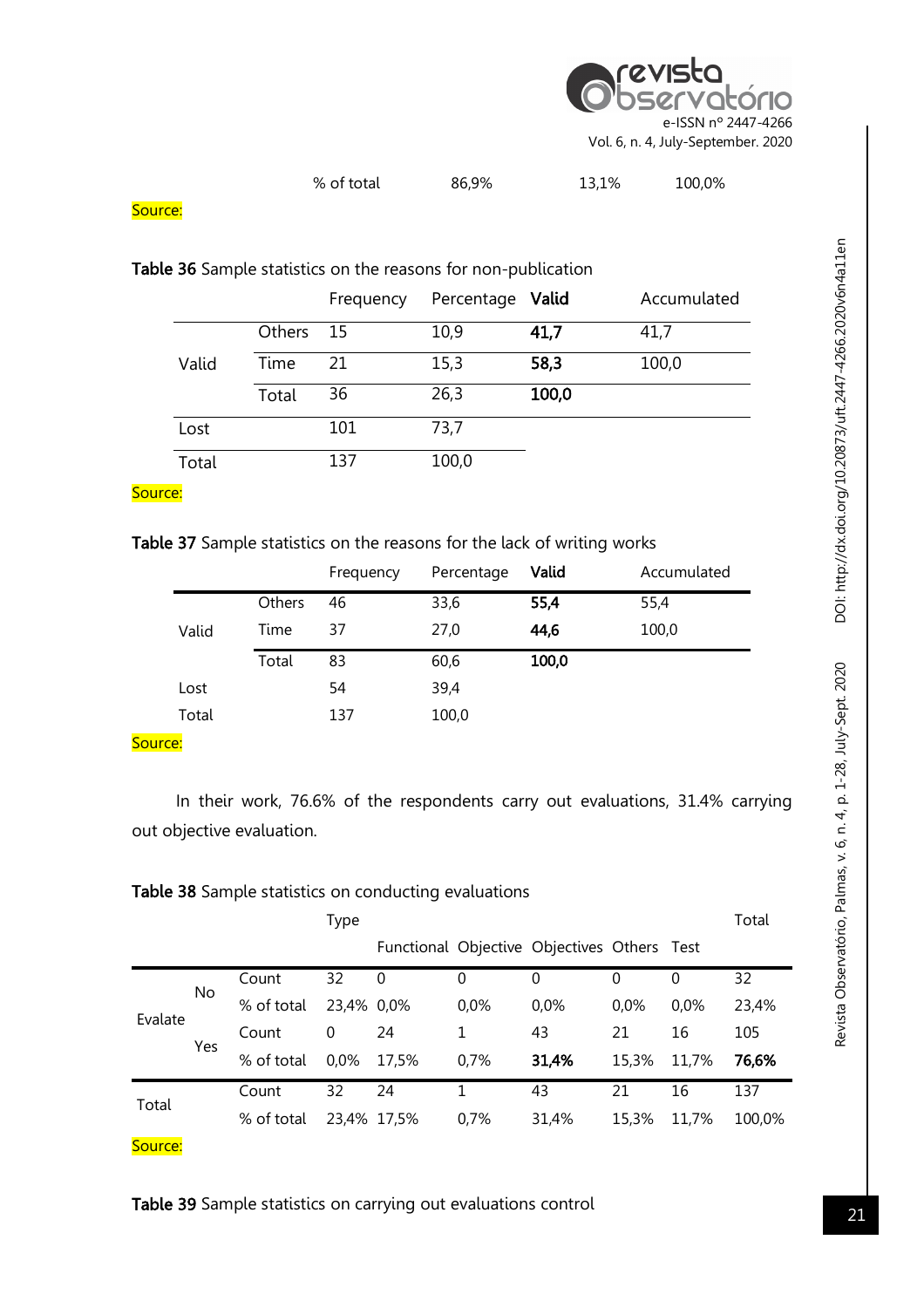

|                                                                                                        |                                                   | Frequency              | Percentage | Valid         |            | Accumulated |            |
|--------------------------------------------------------------------------------------------------------|---------------------------------------------------|------------------------|------------|---------------|------------|-------------|------------|
|                                                                                                        | Statistical                                       | 26                     | 19,0       | 24,8          |            | 24,8        |            |
|                                                                                                        | No                                                | 31                     | 22,6       | 29,5          |            | 54,3        |            |
| Valid                                                                                                  | Others                                            | 48                     | 35,0       | 45,7          |            | 100,0       |            |
|                                                                                                        | Total                                             | 105                    | 76,6       |               | 100,0      |             |            |
| Lost                                                                                                   |                                                   | 32                     | 23,4       |               |            |             |            |
| Total                                                                                                  |                                                   | 137                    | 100,0      |               |            |             |            |
| Source:                                                                                                |                                                   |                        |            |               |            |             |            |
|                                                                                                        | Table 40 Females with children who work and study |                        |            |               |            |             |            |
|                                                                                                        |                                                   | Cases                  |            |               |            |             |            |
|                                                                                                        |                                                   | Included               |            | Excluded      |            | Total       |            |
|                                                                                                        |                                                   | N                      | Percentage | N             | Percentage | N           | Percentage |
|                                                                                                        |                                                   |                        |            | 108           | 78,8%      | 137         | 100,0%     |
|                                                                                                        |                                                   | 29                     | 21,2%      |               |            |             |            |
|                                                                                                        |                                                   |                        |            |               |            |             |            |
|                                                                                                        |                                                   |                        |            |               |            |             |            |
|                                                                                                        | Table 41 Childless females who work and study     | Cases<br>Included<br>N | Percentage | Excluded<br>N | Percentage | Total<br>N  | Percentage |
|                                                                                                        | Not children * Work *                             | 23                     | 16,8%      | 114           | 83,2%      | 137         | 100,0%     |
|                                                                                                        |                                                   |                        |            |               |            |             |            |
|                                                                                                        |                                                   |                        |            |               |            |             |            |
|                                                                                                        | Table 42 Men with children who work and study     |                        |            |               |            |             |            |
|                                                                                                        |                                                   | Cases                  |            |               |            |             |            |
|                                                                                                        |                                                   | Included               |            | Excluded      |            | Total       |            |
|                                                                                                        |                                                   | N                      | Percentage | N             | Percentage | N           | Percentage |
|                                                                                                        | With children * Work *                            | 24                     | 17,5%      | 113           | 82,5%      | 137         | 100,0%     |
| With children * Work *<br>Female * Courses<br>Source:<br>Female * Courses<br>Source:<br>Male * Courses |                                                   |                        |            |               |            |             |            |

Cases Included Excluded Total

22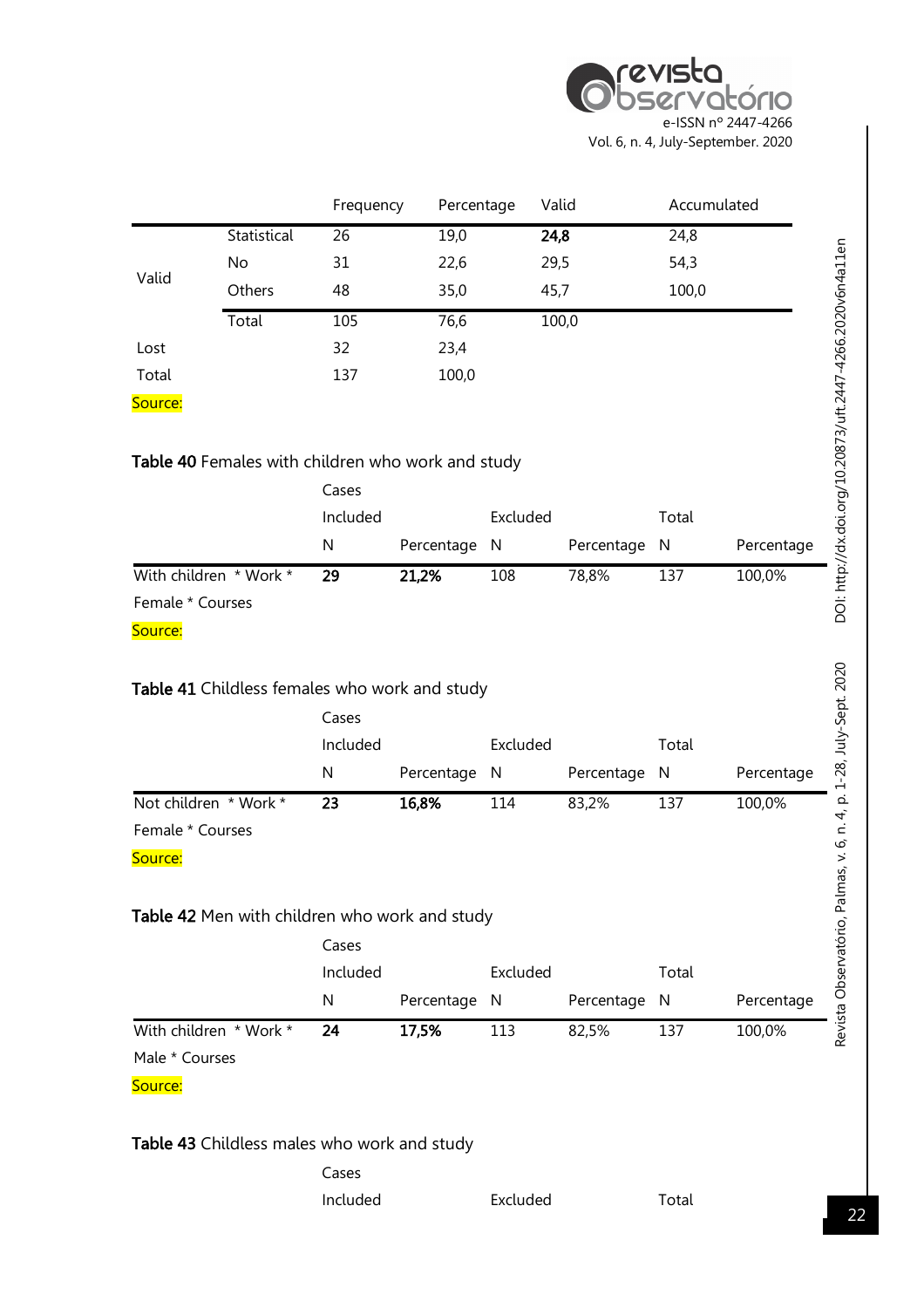

|                       | N  | Percentage N |     | Percentage N |     | Percentage |
|-----------------------|----|--------------|-----|--------------|-----|------------|
| Not children * Work * | 16 | 11,7%        | 121 | 88.3%        | 137 | 100,0%     |
| Masculino * Courses   |    |              |     |              |     |            |
| Source:               |    |              |     |              |     |            |

#### **Discussion**

The sample chosen based on approaching the empirical reality as a subset of a population that is investigated to acquire the information was made up of 137 Physical Education teachers distributed according to their age, on an average of 33.19 years  $\pm$ 7.7 years of the which 72 are male, 52.6%, and 65 are female, 47.4%. The minimum age was 22 years and the maximum 52 years. The length of service received by the teaching staff is 9.81 years  $\pm$  7.8 years, the minimum being 1 year and the maximum being 30 years. The distribution of the sample of the institutes where they have studied indicates that the majority of the professors completed their studies at Institute No. 1 "Romero Brest" 34.3%, at the Institute "Gral. Manuel Belgrano "from San Fernando 24.8% and at Institute No. 2" Federico Dickens "19.7%. In the sample, 82 Physical Education Graduates were found, 59.9%, who have received between 5.22  $\pm$  3.4 years with a minimum of 1 year and a maximum of 12 years of receipt. Of the 82 cases 48 were received at the University of Flores, 58.5%, 12 at the Inter-American Open University, 14.6%, 6 at the University of La Matanza, 7.6%, 4 at the University of Lomas de Zamora, 4.9% and 12 in other Universities, 14.6%. The highest percentage came from INEFRB with 32.9% and INEFSF with 29.3%. It was investigated about its relationship with the world of work, obtaining that 95.6% of the respondents work as a teacher and only 4.4% do not work, only 6 of the 137. Job performance is developed mainly as a school teacher with a 55.5%, followed by the field of sports training with 35.8%.

As Scharagrodsky (2004) and before Thirion de Veron (1969) pointed out, the education of the body emerged as a curricular design in the 19th century as a process of disciplining knowledge related to the body through two types of subjects: a theoretical and a biological one and one of a prescriptive - practical nature, seems to be in agreement in the sample taken since the majority of the respondents, 55.5%, focus on their work performance towards sports training or work activities in gyms. Also regarding their preferences, 60.6% of the sample chose sports training and exercise physiology. And as Carvallo (1998) indicates, the Physical Education professionals have been trained in the Universities and faculties that other professionals have trained, specialists in physiology and medicine, that is, based on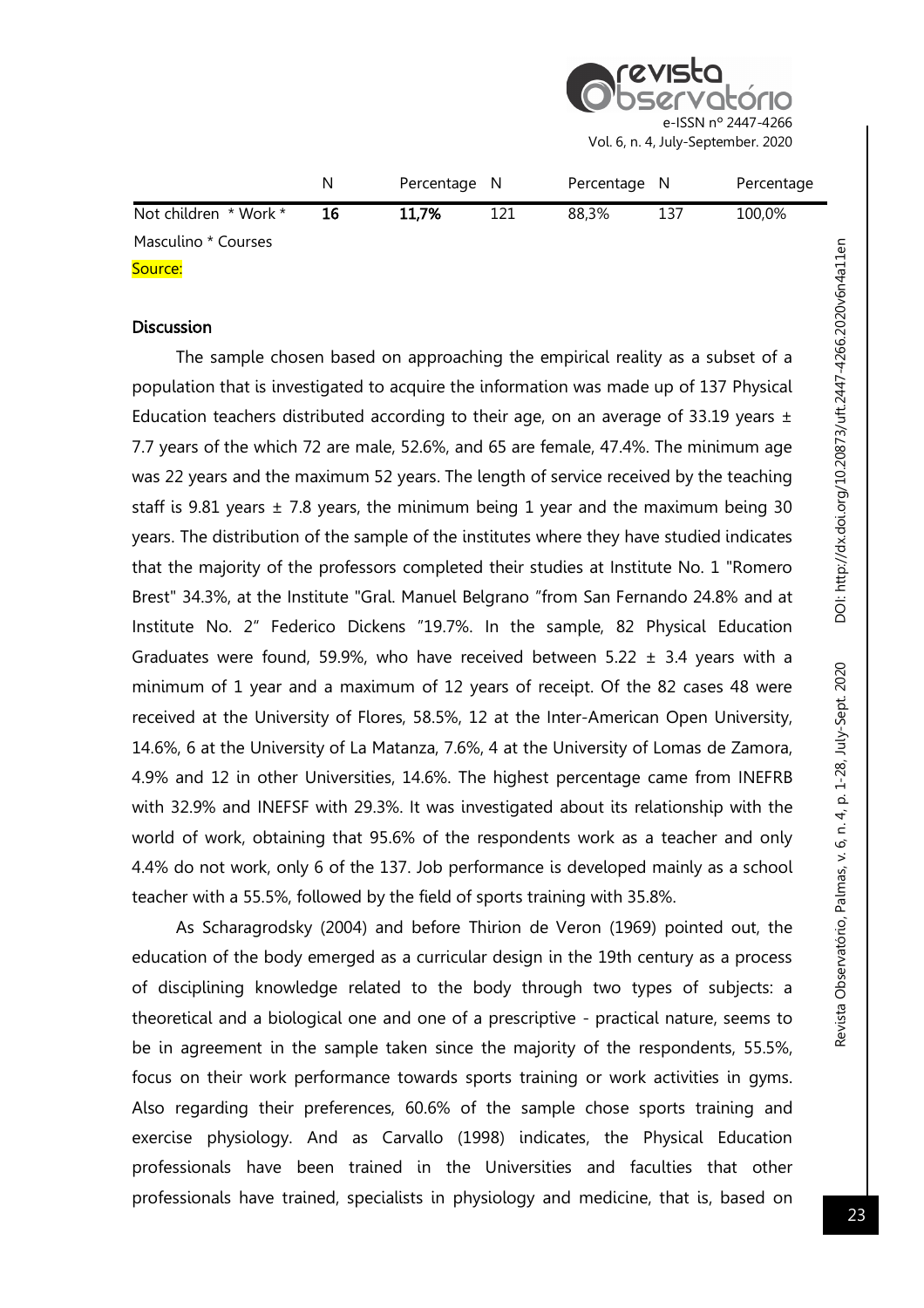

Biological Sciences. This is how the concept of Physical Education is based on knowledge of sports medicine and exercise and health programs for the population with the capacity to consume them.

Currently, the reduction of the labor market encourages obtaining better degrees and specializations to renew knowledge and update educational credentials. In one way or another, it is increasingly necessary to define the profile with a distinctive brand. It is for this reason that 71.5% of those surveyed took some type of course after graduation, the percentage being even higher, at 89%, for those who have completed a bachelor's degree.

In the last two decades, public and private institutions and universities have given preponderance to teacher training as one of the most important topics, creating centers and designing courses for teacher training, as a permanent and continuous process that leads to the development of Extensive academic discussions of the state of education everywhere and at all levels.

Cagigal et al. (1979) and Vicente Pedraz (1987) identify Physical Education as a pedagogical discipline and within the field of Educational Sciences. This is not evident, as it is demonstrated in this work, when only 16.1% opted for the teaching-pedagogical update, which would not seem to be of interest in it. The theory of Physical Education according to As Seybold Brunnhuber (1963) proposes, the physical laws of human nature constitute the preferred field of investigation of sports science, above all of sports medicine. That is why, among the courses carried out by the respondents, the highest percentage, 57.7%, take the sports coach courses in the different sports modalities.

Accelerated social change imposed on the teacher or n constant location to better assess their tar educational and social function ea. Renewing or updating will give more life to your teaching. The model teacher should be very alert to major changes , because knowledge found quickly become obsolete and . And permanent training or education is a response to the crisis of contemporary society, where deliberate and conscious learning cannot be limited to years of schooling. In the sample , 97.1% have been updated in a period of less than five years .

The evaluation of Physical Education teachers in the case of asking respondents about the courses or careers of their preference, inclined towards exercise physiology with 34.3% and sports training with 26.3%. The work of Physical Education as an educational phenomenon is nourished by the knowledge of different sciences that contribute to its concrete practice. Suaudeau (1960) argues that since physical activity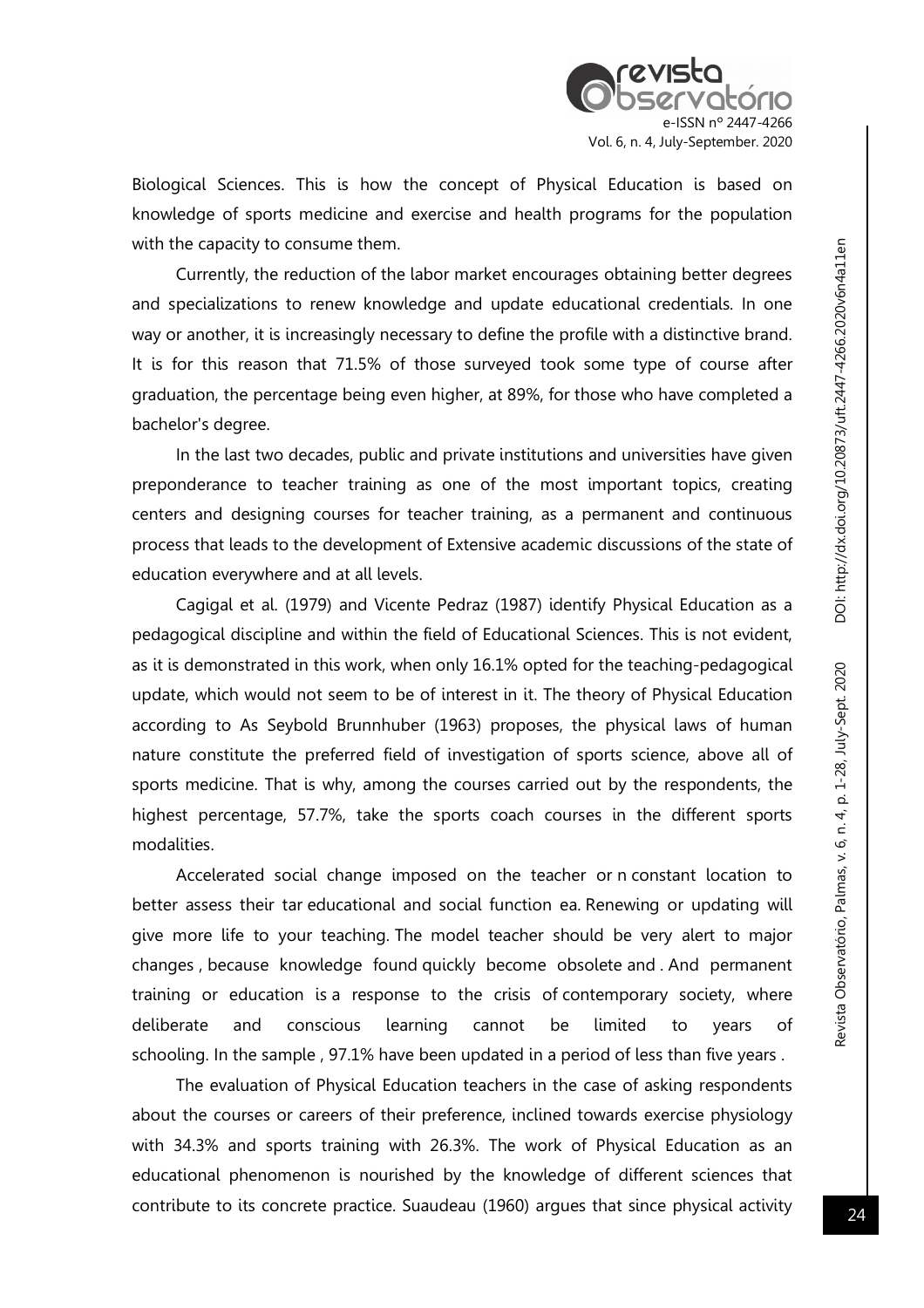and sport are transversal to other sciences, their methods have been manufactured by them and are explained through their epistemologies. This could explain why only 16.8% show interest in the research topic.

In this research, it was investigated about the completion of an academic master's degree: 10 of the 82 respondents, 12.2%, who have completed a bachelor's degree, carry out a master's degree and, of these, only four, 4.9% have completed it. Also regarding the interest in pursuing a Master's degree in Physical Education, 75.9% are interested in doing it, 28.3% are interested in the weekly form, while 21.2% prefer to do it remotely.

Physical Education classes do not escape the general characteristics of other disciplines in relation to the control of the body through the performance of mechanical, repetitive, isolated movements that, like time and space, are predetermined and set by the teacher through planning.

It is very likely that due to the choice of career and the assessment of the body that prevails in Physical Education teachers over the best physical-sports skills, there is a glimpse of interest in performing physical activity: 83.9% carry out some type of physical activity. This activity is carried out on average during  $3.32 \pm 1.37$  hours per week and with a duration of  $1.45 \pm 0.66$  hours per week. Following Bourdieu (2003) the actions of a social group can be understood as practices that have relative autonomy to the extent that they are conditioned by the social positions they occupy in the field and whose development helps to recreate these structures, which is adds Suaudeau's (1960) idea about the practices of educators as well as his interpretations about them can only be understood as a result of the relationship between social order and social subjects. In the sample regarding the maintenance of contact networks with the institute or the University, 56.9% of the respondents did not maintain it largely due to lack of time, with 32.8%. Also with regard to contact with teachers, 54.7% did not maintain it, the vast majority due to lack of time, with 35.8%. Regarding contact with former study partners, the lack of contact is slightly less, at 46%, although lack of time is still the main reason with 32.1%.

Regarding the dedication to the intellectual area, 79.6% dedicate time to it with an average of 5.54  $\pm$  2.41 hours per week. Even today in Physical Education it is difficult to carry out and even more to publish works as research shows. On the subject of text writing, only 39.4% of respondents have written monographic works and more than half, 58.3%, express that it is due to lack of time.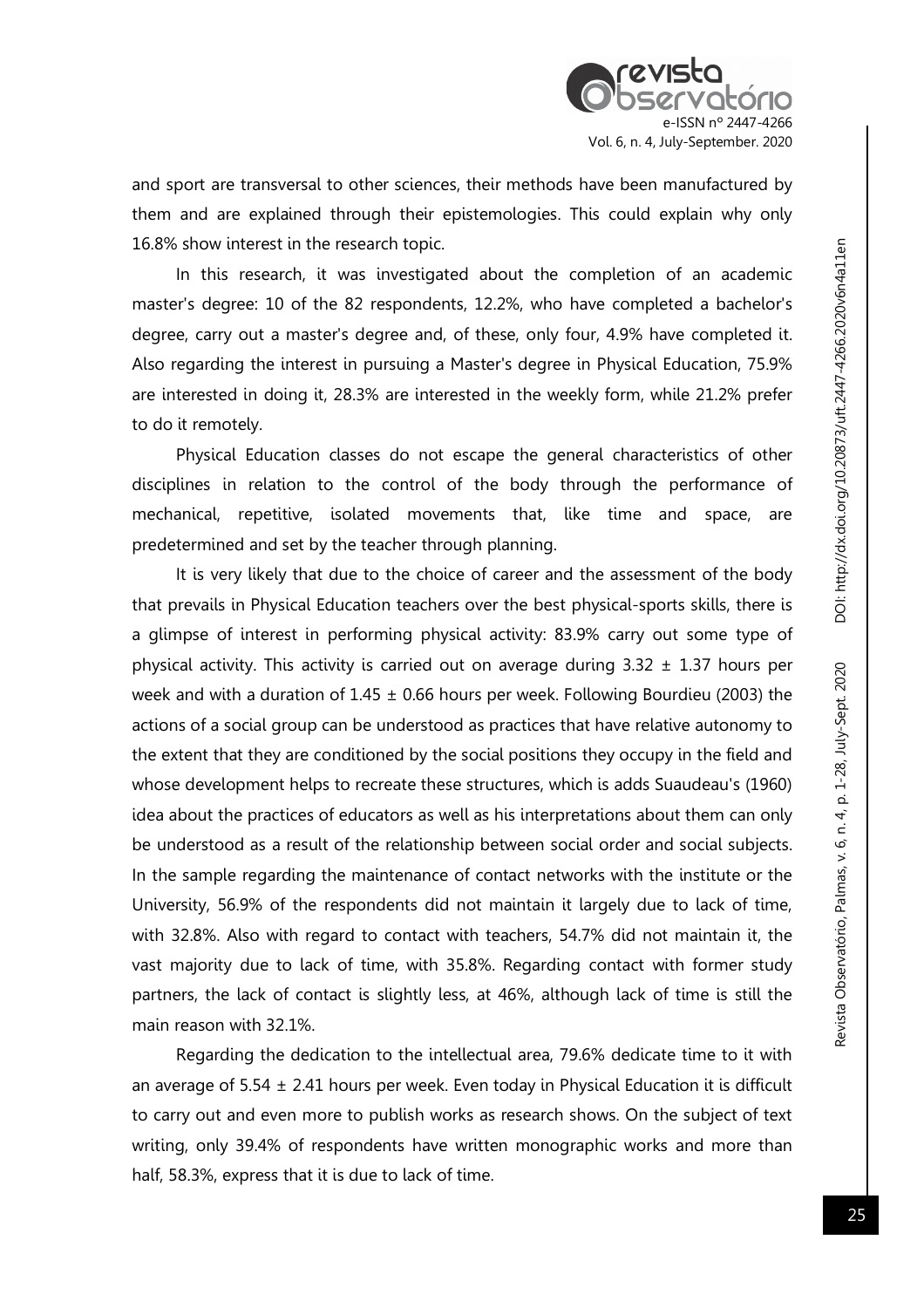N nº 2447-4266 Vol. 6, n. 4, July-September. 2020

According to the sample surveyed to receive the faculty, they have carried out some type of final integration work, being higher in the INEFRB. For those who have completed a bachelor's degree, they were divided equally between those who did theses or dissertations, regardless of the University. Regarding the final evaluation with which they have passed the continuous training courses, most of the respondents report having carried out some type of monographic or other work to receive it. As Diaz (2010) explains, an internalized and spared theoretical framework ends up imposing a certain methodology as natural, legitimate and unique. It is for this reason that an excess of instrumentality such as the monograph emerges from the investigation regarding its final evaluation.

To this Aisenstein (2002) as well as Dogliotti (2010) add that the curriculum is dedicated to prescribing teaching control to assess the physical qualities and learning of sports techniques. That is why the sample of this research in 76.6% affirms that they carry out evaluations, 31.4% carrying out evaluation by objectives.

#### Final considerations

The perspective of this research sought to achieve a first approach that serves as a basis for conducting a deeper and, if possible, regionalized research on current and future development between research, teaching and communication channels within the area of Physical Education. In turn, it aims to set a precedent about a future treatment of higher education in Physical Education, either as a condition of individual improvement or as a necessary level for the undergraduate cycle, since through educational reform the Universities, both Public and private, they established the degree as an opportunity to improve the level of teachers in the area.

#### References

- AISENSTEIN, Angela. La enseñanza del deporte en la escuela. Buenos Aires: Miño y Dávila, 2002.
- BOURDIEU, Pierre. El oficio del científico. Ciencia de la ciencia y reflexividad. Barcelona: Anagrama, 2003.
- CAGIGAL, José María; MUROS, Ramón C.; HINKELBEIN, Frauke. Cultura intelectual y cultura física. Buenos Aires: Kapelusz, 1979.
- DÍAZ, Esther. La construcción de una metodología ampliada. Revista Salud Colectiva, UNLA, Buenos Aires, 6, 3, 2010.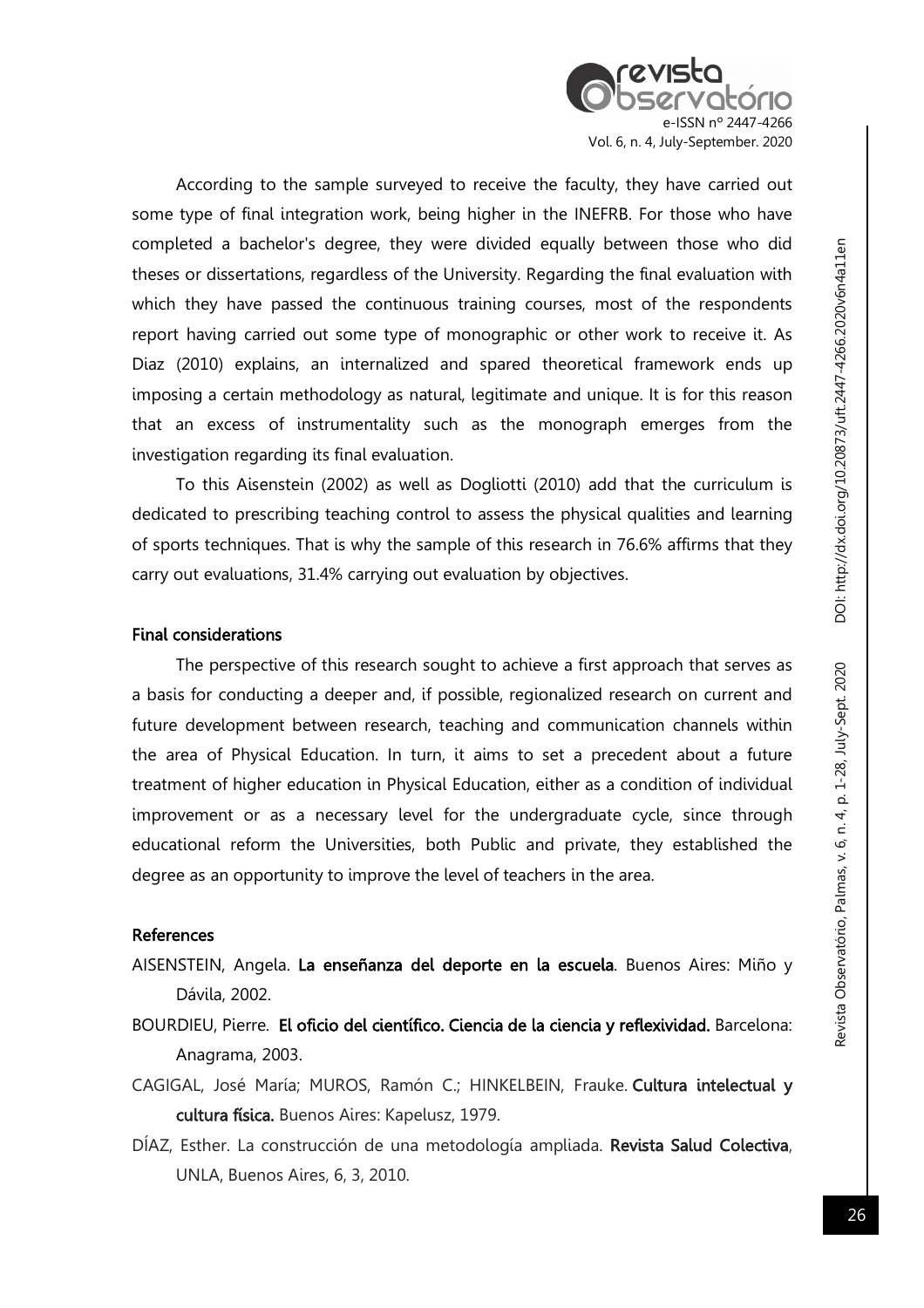

- DOGLIOTTI, Paola. Relaciones entre Deporte y Educación Física: campos en disputa en las sociedades actuales. IX Jornadas de Investigación de la Facultad de Ciencias Sociales, UdelaR. Montevideo, 2010.
- LOSADA, Analia Verónica. Uso en Investigación y Psicoterapia del Consentimiento Informado. Kerman, Bernardo y Rodriguez Ceberio, Marcelo (Comps.). En búsqueda de las ciencias de la mente. Investigación en Psicología sistémica, cognitiva y neurocientífica. Buenos Aites: Editorial Universidad de Flores, 2014.
- PEREZ RAMIREZ, Carmen. Evolución histórica de la Educación Física. Revista Apunts: Educación Física y Deportes, 1993, 33.
- SCHARAGRODSKY, Pablo. El padre de la Educación Física Argentina: fabricando una política corporal generizada (1900-1940). Revista Perspectiva, Revista do Centro de Ciencias da Educaçao, 2004, 22.
- SEYBOLD BRUNNHUBER, Annemarie. Nueva pedagogía de la educación física. Buenos Aires: Kapeluz, 1963.
- SUAUDEAU, René. Los nuevos métodos de Educación Física. España: Paidos, 1960.
- VICENTE PEDRAZ, Miguel. Teoría pedagógica de la Educación Física. Gymnos: Madrid, 1987.
- THIRION DE VERON, Esther. Curso de didáctica especial. Buenos Aires: Troquel, 1969
- ZAMORA, Jorge Luis. Epistemología de la Educación Física. Guatemala: Dirección General de Educación Física, 2009